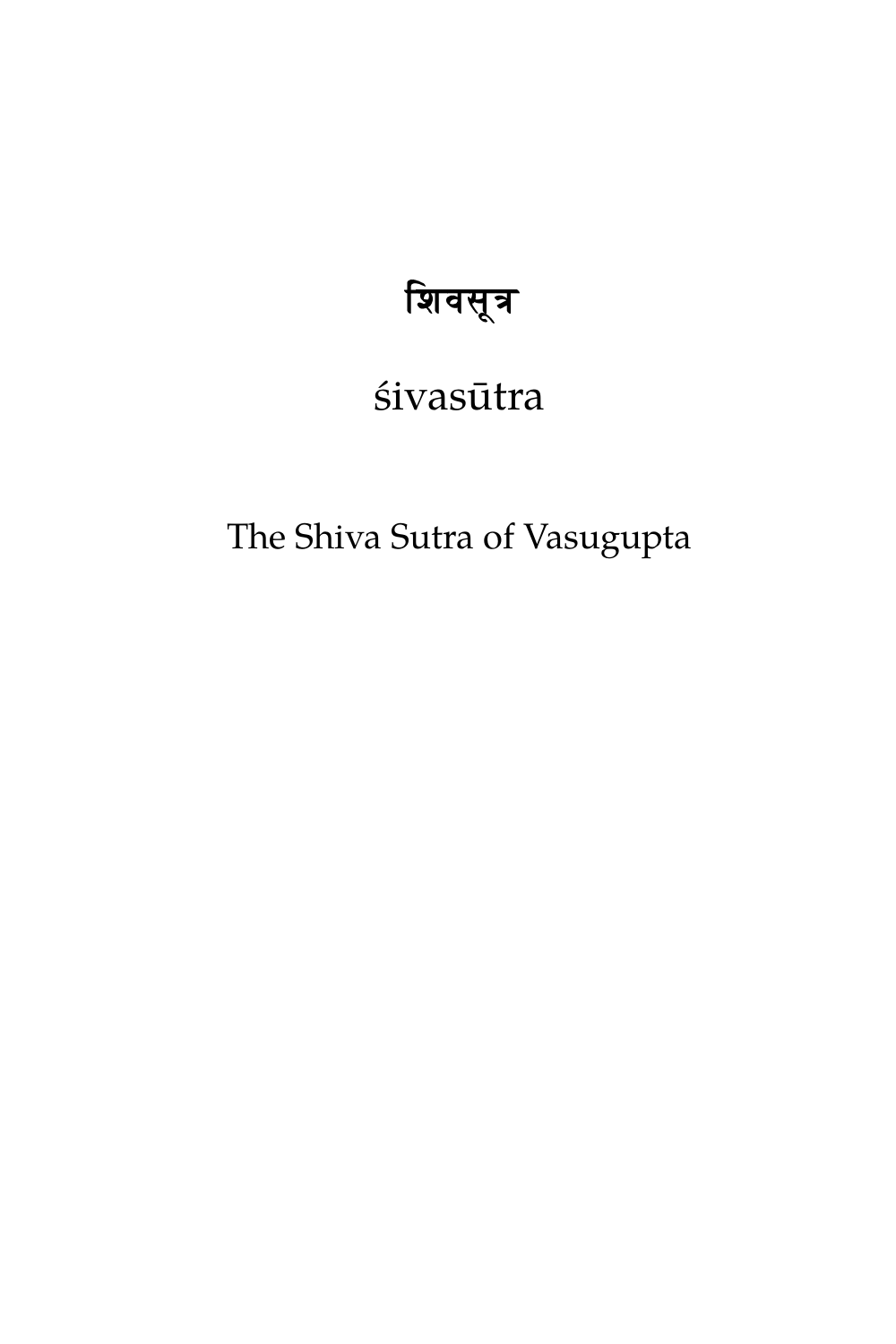# शिवसूत्र

# śivasūtra

# The Shiva Sutra of Vasugupta

Sanskrit with Transliteration and English Translation

Gerard D. C. Kuiken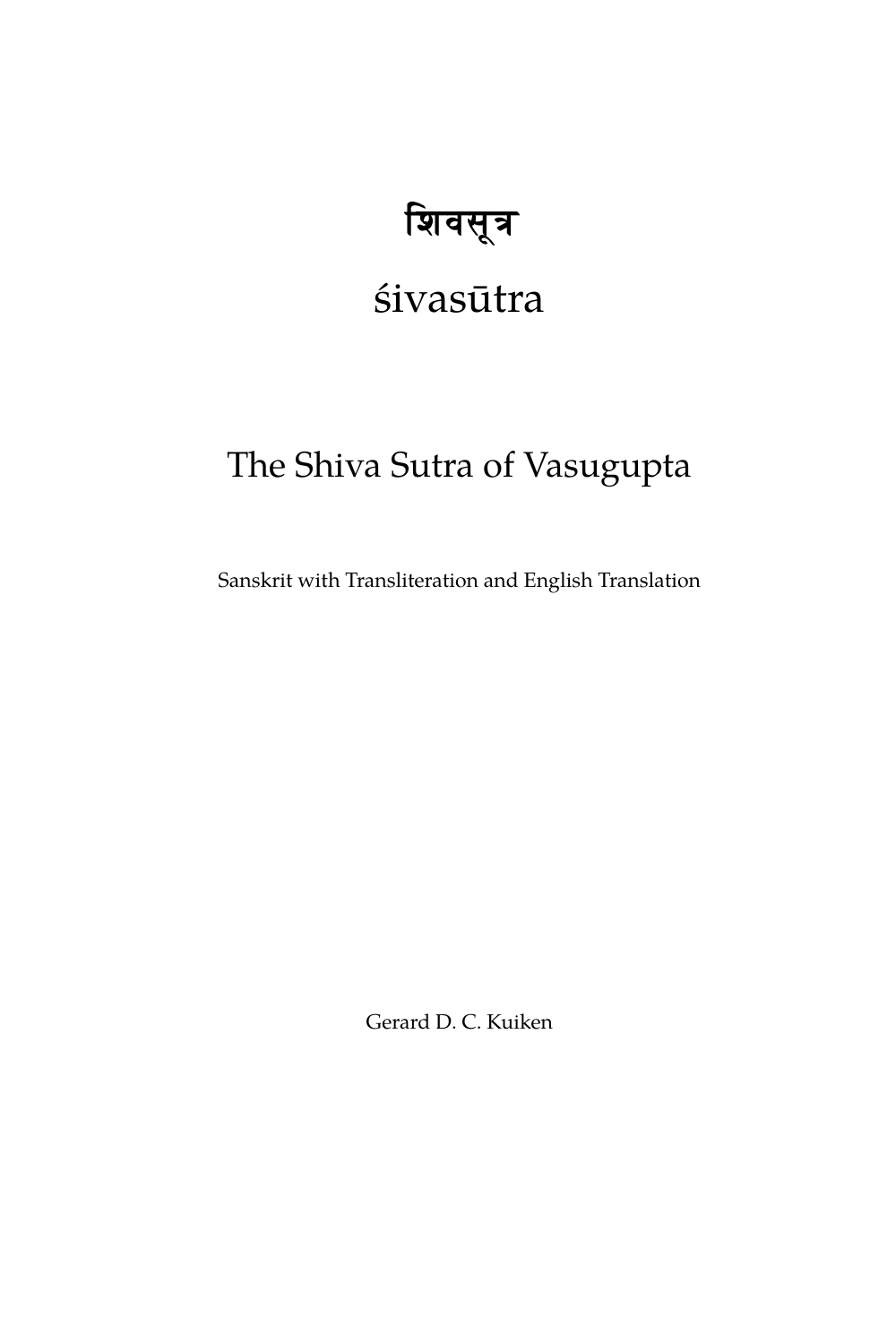#### Publisher: **OTAM Books** Website: www.gdckuiken.com For comments, corrections and contact: g.d.c.kuiken@planet.nl



Copyright  $\odot$  2014 by Gerard D. C. Kuiken

ISBN 978-90-78623-07-6 The Shiva Sutra of Vasugupta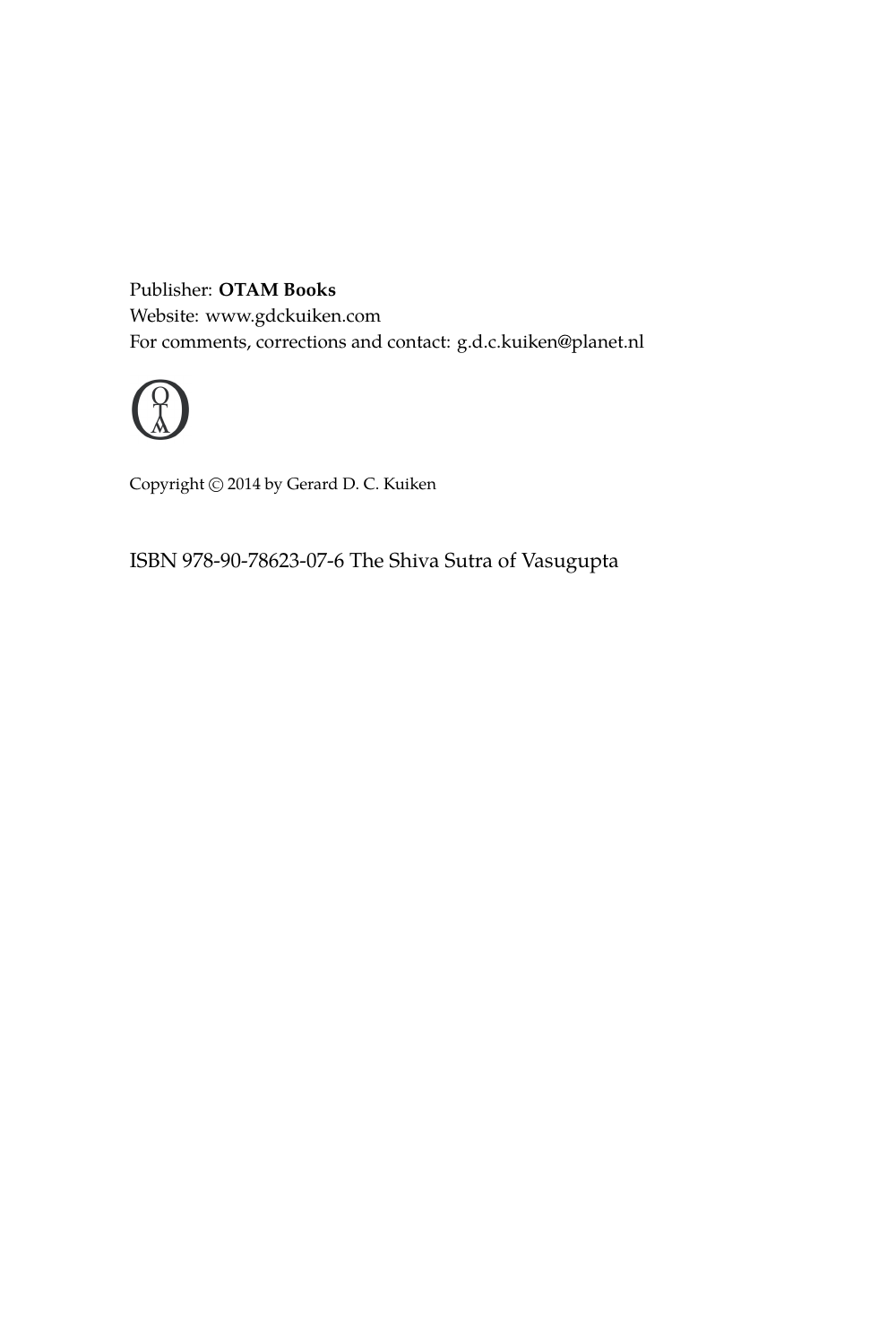## **Contents**

| Acknowledgments                                       | 6      |
|-------------------------------------------------------|--------|
| Abbreviations<br>Sanskrit Alphabetic Sequence         | 6<br>6 |
|                                                       |        |
| The Shiva Sutra in Sanskrit and English               |        |
| 1 शाम्भवोपाय 'sāmbhavopāya or The way of Shiva        | 8      |
| 2 शाक्तोपाय saktopaya or The way of the competent one | 14     |
| 3 आणवोपाय ānavopāya or The fine way                   | 17     |
| The Shiva Sutra in English                            |        |
| 1 The way of Shiva                                    | 33     |
| 2 The way of the competent one                        | 34     |
| 3 The fine way                                        | 35     |
|                                                       |        |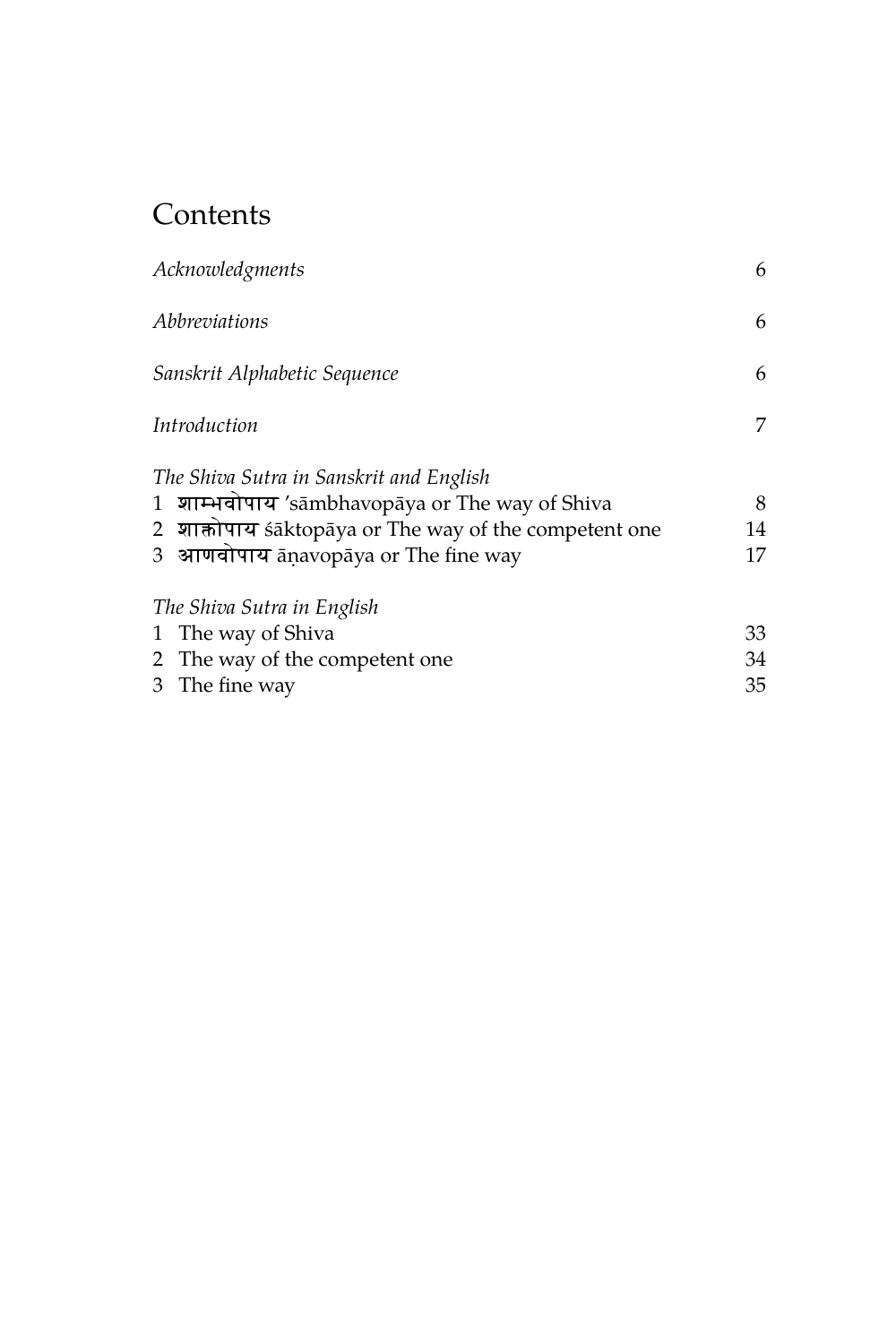### Acknowledgments

I would like to express my thanks to Dr. Greg Hillis, University of California Santa Barbara, for giving me the *Śivasūtravārtika* by Bhaskara in Sanskrit. I gratefully acknowledge Dr. Kuldip Kumar ¯ Dhiman, author of *The Yogavasis ¯ . t.ha: The Mind and Its Creation*, for his critical reading of my translation and suggestions for improvement.

#### Abbreviations

abl., ablative case acc., accusative case act., active voice caus., causative cpd, compound DV cpd, Dvandva (copulative) compound du., dual esp., especially f., feminine gender gen., genitive case ibc., in the beginning of a compound ifc., *in fini compositi* or 'at the end of a compound' ind., indeclinable indic., indicative mood

inst., instrumental case loc., locative case m., masculine gender mid., middle voice n., neuter gender nom., nominative case opt., optative mood pl., plural pr., present tense sg., singular TP cpd, Tatparus, compound. 1st, first person 2nd, second person 3rd, third person √  $\sqrt{ }$ , verb root ->, changed into

### Sanskrit Alphabetic Sequence

 $\,$ aāiī $\,$ u $\,$ ū $\,$ r $\,$ ī $\,$ ļeaio $\,$ au $\,$ m $\,$ h $\,$ k $\,$ k $\,$ k $\,$ k $\,$ g $\,$ ghn $\,$ c $\,$ chj $\,$ jh $\,$ ñ t. t.h d. d. h n. t th d dh n p ph b bh m y r l v s ś s. h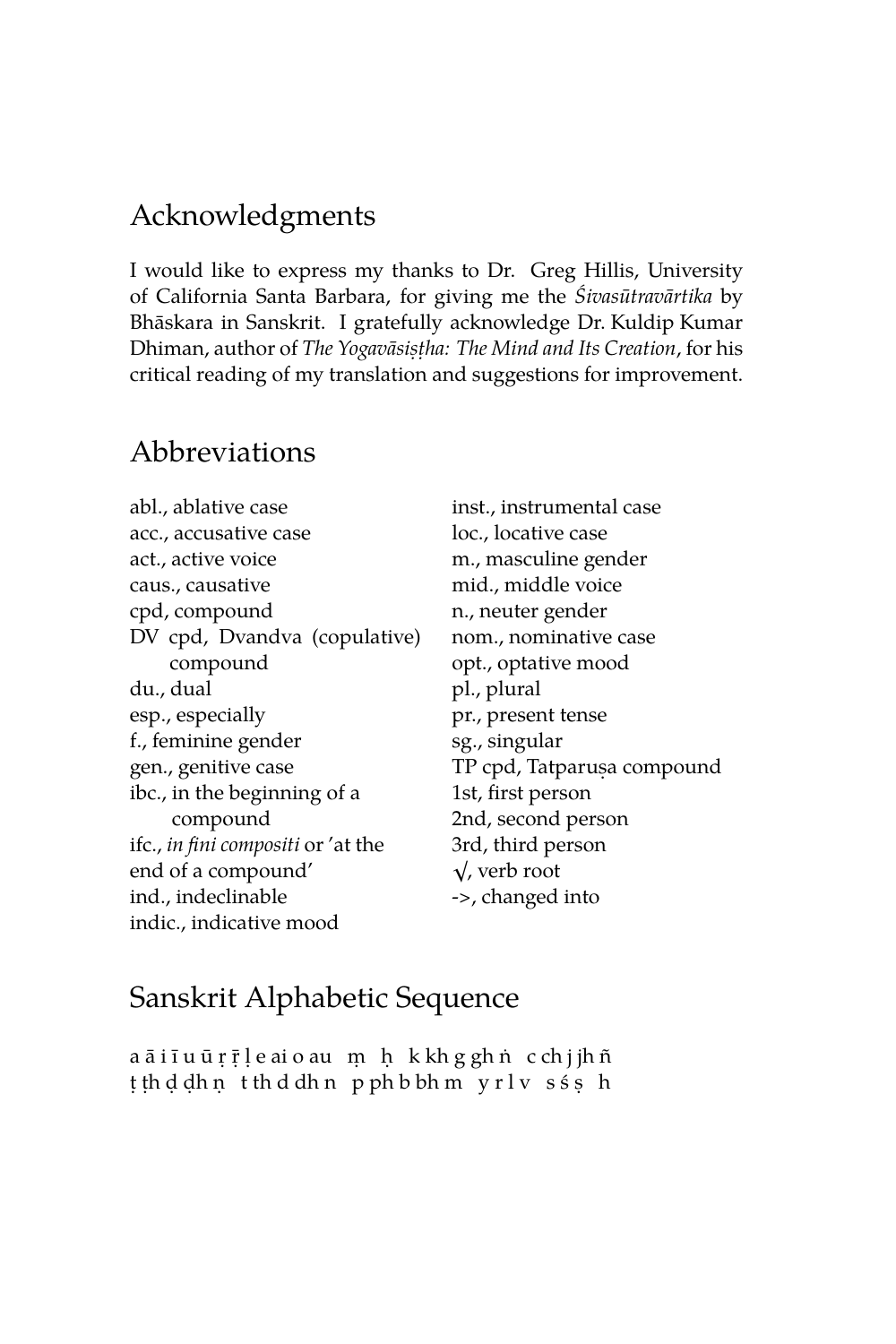#### Introduction

Why a new translation? Ravi Ravindra introduced me to the Shiva Sutra during a course in Ojai, California in April 2014. Another friend, Rick Sharpe, asked me about the quality of the translation of the Shiva Sutra used in the course. Looking more carefully at that and other translations, it appears to me that all these translations have added interpretations not found in the Sanskrit text. I have tried to honor the Sanskrit text without adding words. Other meanings of each Sanskrit word, aside from the one I chose for my literal translation, are given. It turns out that not only my translation but also other translations of a number of sutras are quite different from each other. I hope this version contributes to the appreciation of the Shiva Sutra and deepens your meditation.

The Shiva Sutra was revealed to and written down by Vasugupta (ca 875–925 CE). The Sutra is considered mystical and of divine origin. For Kashmir Śaivism, it is one of the most important key sources. It outlines the teachings of Shaiva non-dualism, where the focus is on attaining the Ultimate Reality in which everything is created and dissolved. This ultimate state is called Param Shiva and is beyond description. For attaining this state of Shiva for those who remember to reside in their own inherent-self-nature, which is of the nature of Shiva, no effort or no way (अनुपाय an-upaya) is needed. For everyone else there are three ways (upayas) for the attainment of Param ¯ Shiva described in the Shiva Sutra. There is no strict order given for meditating on the Sutra. It depends on one's stage of evolution. The 22 sutras in the first chapter correspond with the third stage, which is the way of Shiva (śāmbhavopāya) and refers to the stage of evolution of one who is open to absorb the first sutra: Consciousness – Self. The second chapter of 10 sutras is called the second stage, a stage of evolution of one who is competent (śāktopāya) and restrains his thoughts, maintaining a constant awareness of Shiva. The third chapter of 45 sutras is called the first stage. The way in this stage is seen as fine (anavopaya) and corresponds with the usual system of yogic efforts.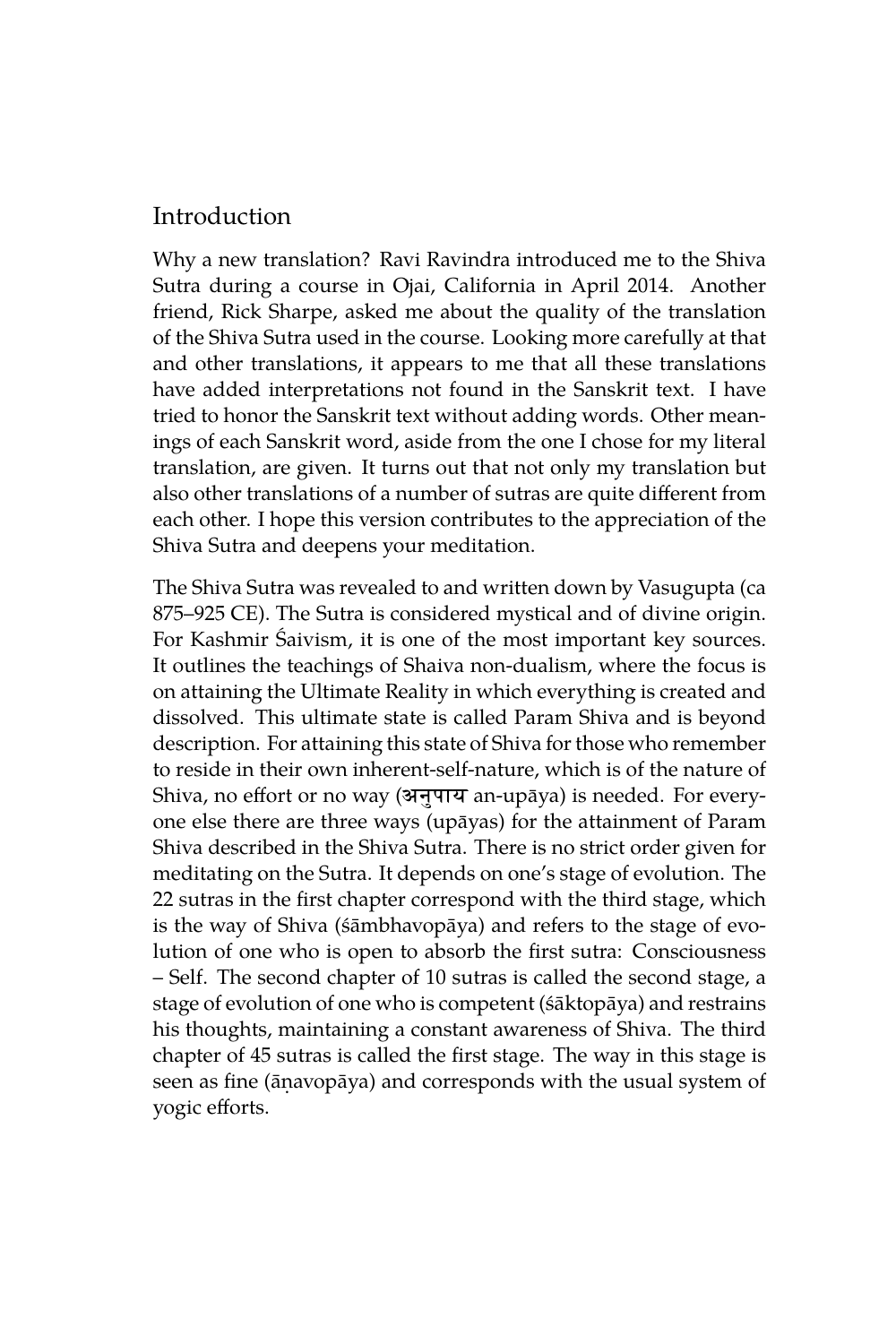### 1 sambhavopaya **वाम्भवोपाय** The way of Shiva

fAMBv śambhava ¯ *coming or derived from Shiva, relating or sacred to Shiva.* उपाय upaya *way, a means or expedient (of any kind), that by which one reaches one's aim.*

चैतन्यमात्मा ॥१-१ ॥ 1.1 caitanyam ātmā || *Consciousness is Self.*

c{tym^ caitanyam [n. nom. sg. caitanya] *consciousness, intelligence, soul, spirit.* आत्मा ātmā [m. nom. sg. ātman] self, soul, principle of life *and sensation; the individual soul, essence, nature, character.*

झानं बन्धः ॥१-२ ॥  $1.2$  jñānaṃ bandhaḥ  $\parallel$ *Knowledge is bondage.*

ज्ञानम् jñānam [n. nom. sg. jñāna] knowledge, knowing, becoming acq*uainted with.* बन्धः bandhaḥ [m. nom. sg. bandha] *mundane bondage, attachment to this world; a bond, chain, binding, tying; imprisonment; putting together, uniting, forming.*

#### योनिवर्गः कलाशरीरम ॥१-३ ॥

1.3 yonivargah kalāśarīram || *The multitude of similar origins is the body of parts of the whole.*

योनि yoni [m. TP cpd yoni-] *origin, source, spring; the womb, female organs of generation; seat, abode, place of rest; family, race, caste.*  $\overline{a}$ *i* : vargah. [m. nom. sg. TP cpd -varga] *a multitude of similar things (animate or inanimate), a class, family, group.* कला kalā [f. TP cpd kalā-] *any single part or portion of the whole, a sixteenth part; any practical art, any mechanical or fine art.* शरीरम śarīram [n. nom. sg. TP cpd -śarīra] *the body, bodily frame, solid parts of the body.*

झानाधिष्ठानं मातृका ॥१-४ ।  $1.4$  jñānādhiṣṭhānaṃ mātṛkā  $\parallel$ *The basis of knowledge is an alphabet.*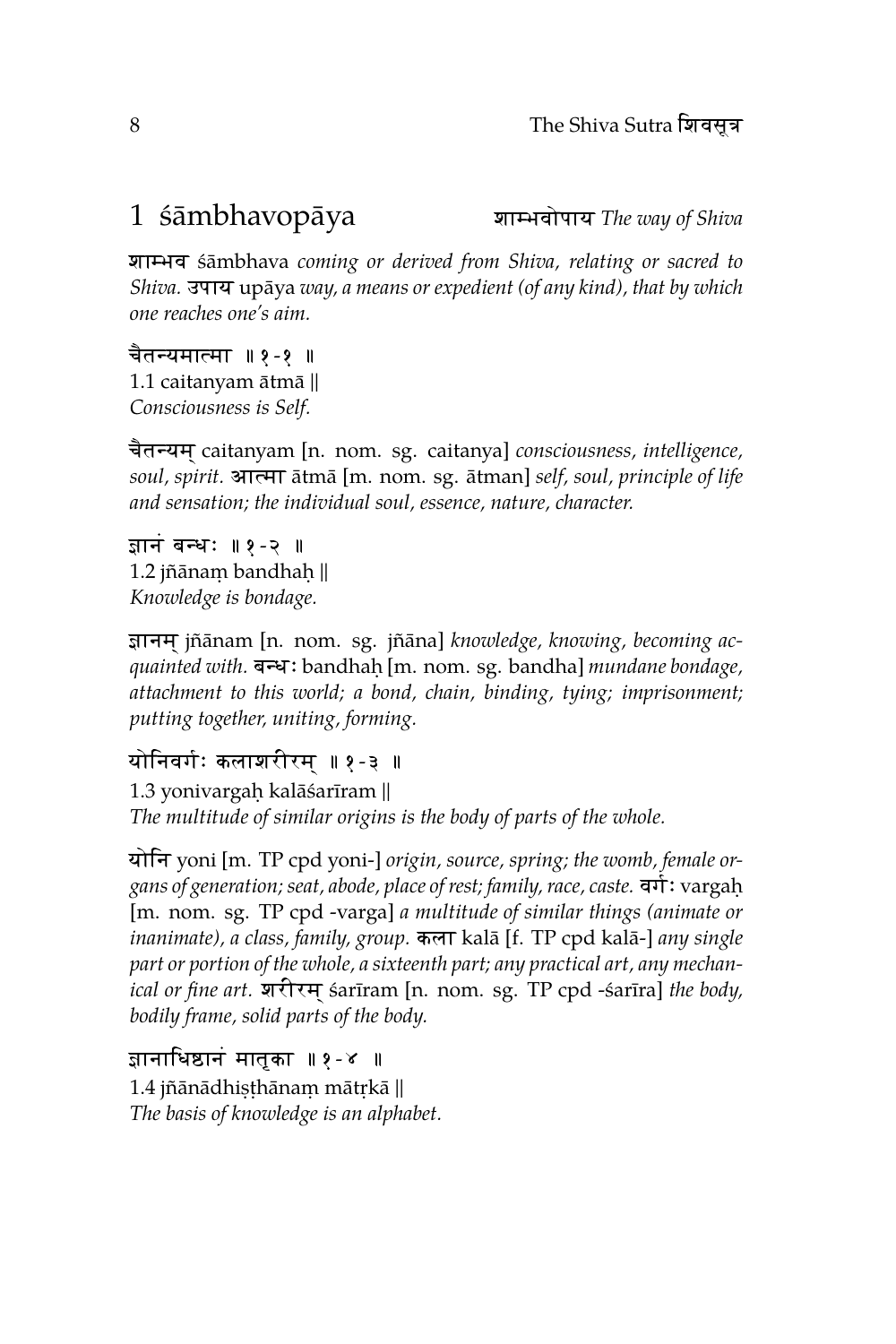इान jñāna [n. TP cpd jñāna-] knowledge, knowing, becoming acquainted  $with$ . अधिष्ठानम् adhis़thānam [n. nom. sg. TP cpd -adhis़thāna] *a ba* $s$ is*, base; site, residence, abode; authority, power*. मातृका mātṛkā [f. nom. sg. mātrkā] *an alphabet, the totality of letters; mother, divine mother, name of a magical power ascribed to the vowels; that which comes from the mother.*

उद्यमो भैरवः ॥१-५ ॥ 1.5 udyamo bhairavah. || *Zeal is Bhairava.*

उद्यम: udyamaḥ [m. nom. sg. ud-yama] *zeal, diligence, perseverance, the act of striving after, exerting one's self, the act of raising or lifting up, elevation; undertaking, beginning. भैर*व: bhairavaḥ [m. nom. sg. bhairava] *Bhairava, a form of Shiva; formidable, frightful, terrible, horrible.*

शक्तिचक्रसंधाने विश्वसंहारः ॥१-६ ॥  $1.6$  śakticakrasamdhāne viśvasamhāraḥ  $\parallel$ *In union of multitude of powers is destruction of the universe.*

fEÄ śakti [f. TP cpd śakti-] *power, strength, might, energy, ability, ca*pability, effort; faculty, skill, capacity for. चक्र cakra [n. TP cpd -cakra-] *a multitude, troop; a wheel, discus, circle.* संधाने samdhāne [n. loc. sg. TP cpd -samdhāna] in the union, the act of placing or joining together or *uniting; in bringing together.* Ev viśva [TP cpd viśva-] *all, every, every one; whole, entire, universal; all-pervading or all-containing.* [m.] *the intellectual faculty.* [n.] *the whole world, universe. सं*हारः samhāraḥ [m. nom. sg. TP cpd -sam. -hara] ¯ *destruction (esp.) the periodical destruction of the universe at the end of a kalpa; bringing together, collection.*

#### जाग्रत्स्वप्नसुप्रसभेदे तर्याभोगसम्भवः ॥१-७ ॥

 $1.7$  jāgratsvapnasusuptabhede turyābhogasambhavah  $\parallel$ *In the distinction of deep sleep, dreaming and waking is the source of fullness of the Fourth.*

जाग्रत jāgrat [m. DV cpd jāgrat-] *waking.* स्वप्न svapna [m. DV cpd -svapna-] *dreaming; sleep, sleeping; sloth, indolence*. सुषुप्त susupta [DV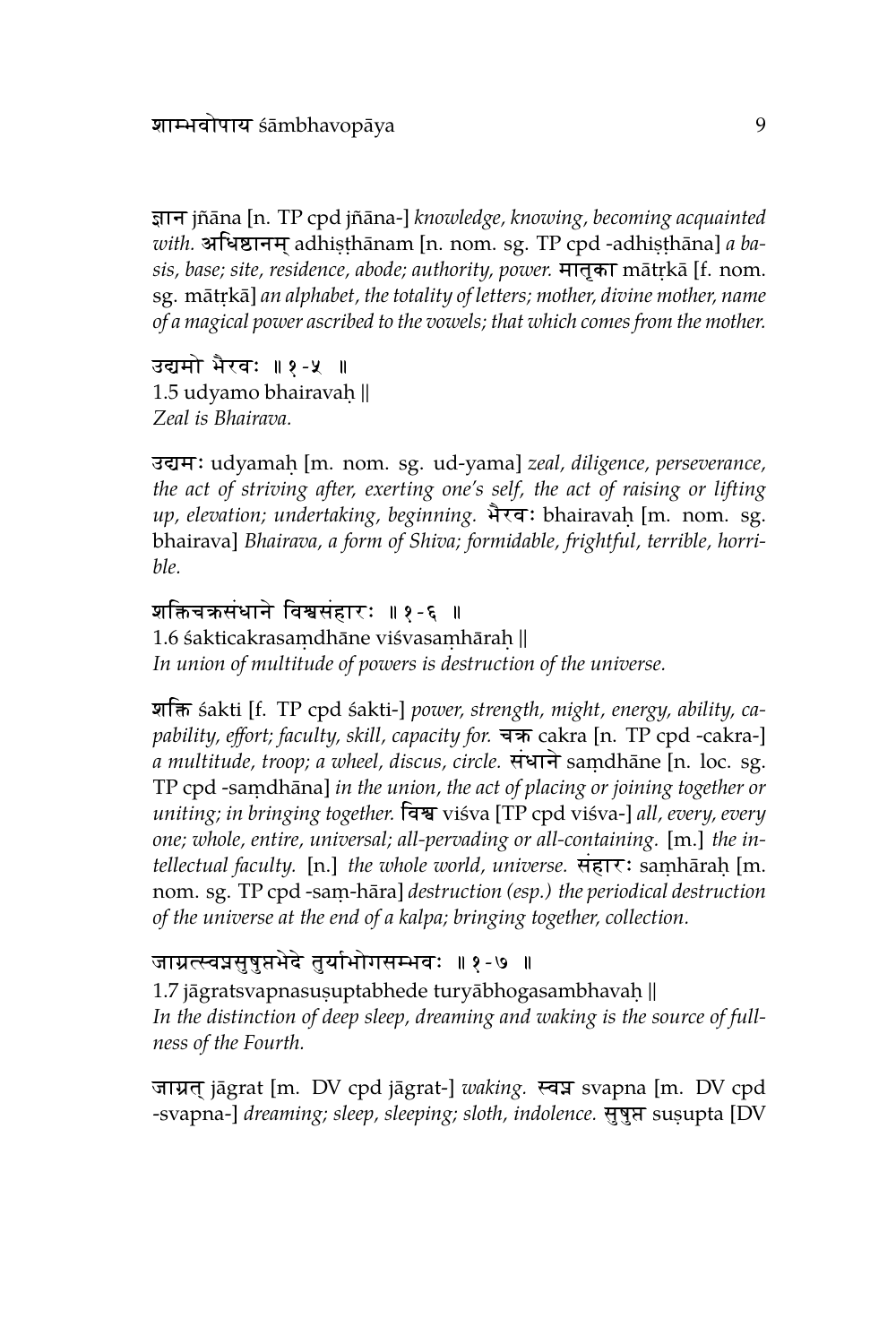cpd -su-supta-] *deep sleep*. भेदे bhede [m. loc. sg. DV cpd -bheda] *in the distinction, difference, variety; in breaking, splitting, cleaving; in* dualism, duality.  $\overline{d}$ <sup>*i*</sup> turya [TP cpd turya-] *being the 4th state of the soul.* [n.] *the Fourth, the 4th state of the soul.* आभोग abhoga [m. TP cpd -ā-bhoga-] fullness, circuit, circumference; winding, curving, curve; *enjoyment.* सम्भव: sambhavaḥ [m. nom. sg. TP cpd -sam-bhava] *source, origin, birth, production; cause, reason; appearance, occurrence; possibility, ability; existence, being.*

âAn\ jAg}t^ ; 1 - 8 ;  $1.8$  jñānaṃ jā $\operatorname{graf} \parallel$ *Knowledge is waking.*

ज्ञानम jñānam [n. nom. sg. jñāna] knowledge, knowing, becoming ac*quainted with.* जाग्रत jāgrat [m. nom. sg. jāgrat] waking.

स्वप्नो विकल्पाः ॥१-९ ॥ 1.9 svapno vikalpāḥ || *Dreaming – imaginations.*

स्वप्नः svapnah [m. nom. sg. svapna] *dreaming; sleep, sleeping; indolence, sloth. विकल्पाः vikalpāḥ* [m. nom. pl. vikalpa] *imaginations, false notions, fancies; variations, combinations, diversities, manifoldness; indecisions, irresolutions, doubts, hesitations; alternations, options.*

#### अविवेको माया सौषुप्तम ॥१-१० ॥

1.10 aviveko māyā sausuptam || *Non-distinction is deep sleep, which is Maya.*

अविवेकः avivekaḥ [m. nom. sg. a-viveka] *non-distinction, non-separation; absence of judgment or discrimination.* माया maya [f. TP cpd māyā-] *illusion, unreality, deception; art, wisdom, extraordinary or supernational power; duplicity; an unreal or illusory image, phantom, apparition.* सौषुप्तम् sausuptam [n. nom. sg. from -su-supta] *deep sleep; fast asleep.*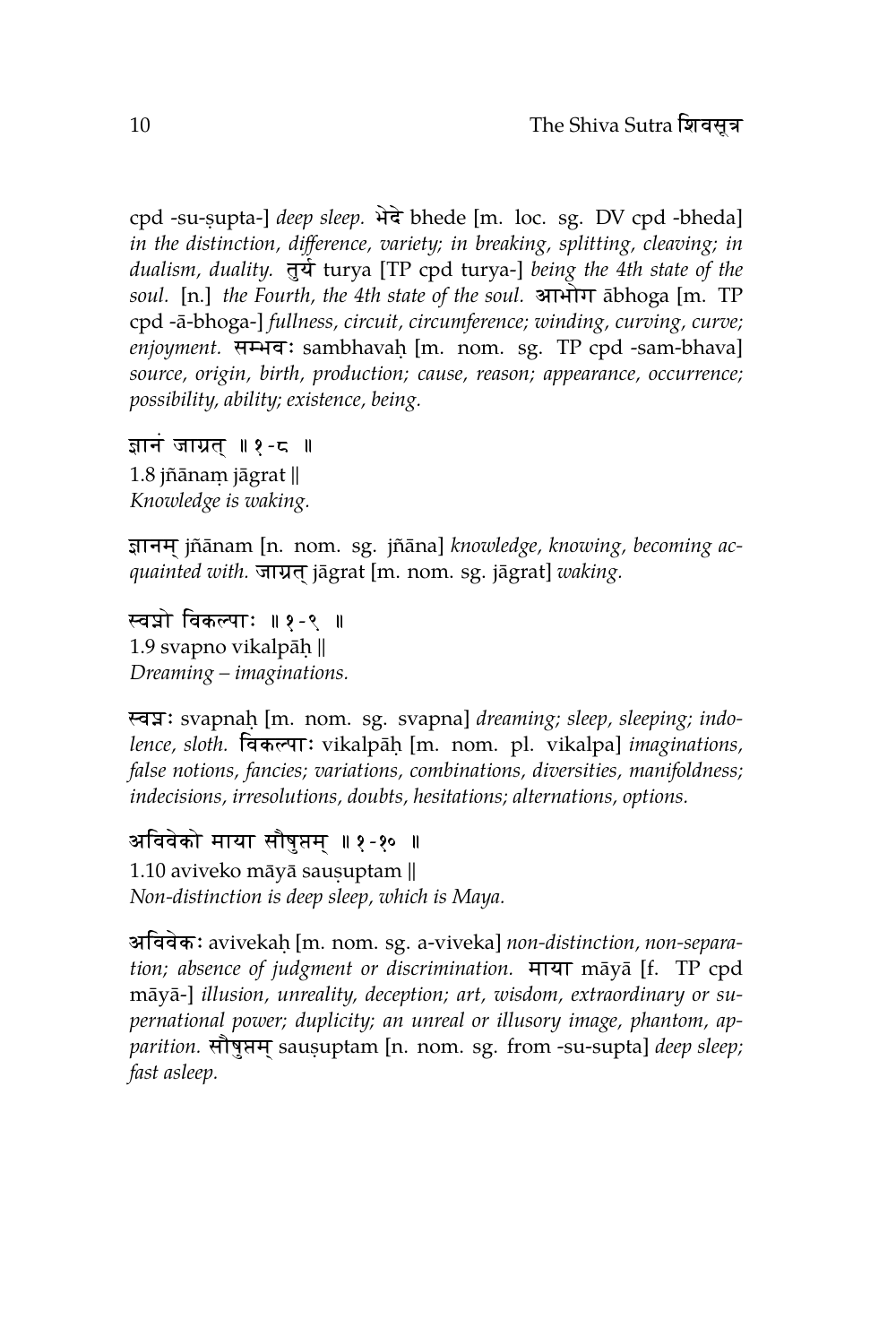त्रितयभोक्ता वीरेशः ॥१-११ ॥  $1.11$  tritayabhoktā vīreśaḥ  $\parallel$ *The Eater of the triad is Shiva.* or: *The enjoyer of the triad is Shiva.*

त्रितय tritaya [n. TP cpd tritaya] *a triad.* भोक्ता bhoktā [m. nom. sg. bhoktr] *eater, enjoyer, experiencer, feeler, sufferer; possessor. वीरेश*: vīreśah. [m. nom. sg. v¯ıra-iśa] *chief of heroes, a name of Shiva; one who is emancipated to a certain degree; "master of the senses."* (Note: Shiva as destroyer.)

### विस्मयो योगभ्<sup>डु</sup>मिकाः ॥१*-*१२ ।

 $1.12$  vismayo yogabhūmikāḥ  $\parallel$ *The stages of yoga are a wonder.*

विस्मयः vismayaḥ [m. nom. sg. vismaya] *wonder, surprise, amazement, bewilderment, perplexity* योग yoga [m. TP cpd yoga-] yoga, union. भूमिकाः bhūmikāḥ [f. nom. pl. TP cpd -bhūmikā] *(ifc.) (metaphysical) stages, steps, degrees; spots, places for; earths, grounds, soils.*

इच्छा शक्तिरुमा कुमारि ॥१-१३ ॥ 1.13 icchā śaktir umā kumāri || *Desire, power is Uma, the Virgin.*

इच्छा icchā [f. TP cpd icchā-] *desire, wish, inclination. शक्तिः ś*aktiḥ [f. nom. sg. TP cpd -śakti] *power, strength, might, energy, ability, capability, effort; faculty, skill, capacity for.*  $\overline{3}$   $\overline{4}$   $\overline{1}$   $\overline{1}$  and  $\overline{2}$   $\overline{1}$  *name of the daughter of a wife of Shiva.* कुमारि kumāri [f. short for kumārī] *a virgin, young girl, daughter, maiden.*

दृश्यं शरीरम् ॥१-१४ ।  $1.14$  drśyam śarīram  $\parallel$ *Any visible object is a body.*

दृश्यं drśyam [n. nom. sg. drśya] *any visible object; visible, conspicuous.* frFrm^ śar¯ıram [n. nom. sg. śar¯ıra] *a body, bodily frame, solid parts of the body.*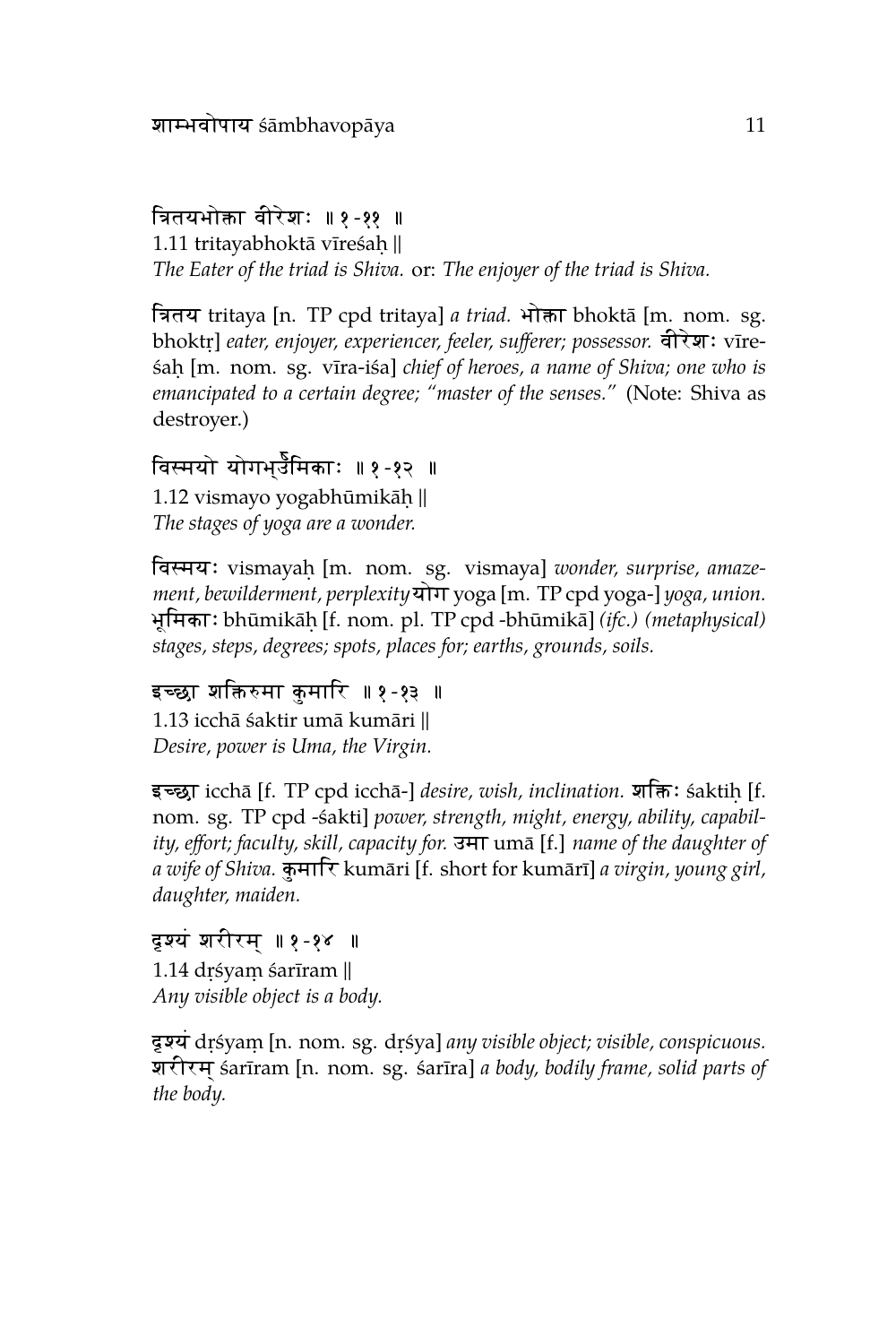#### हृदये चित्तसङ्घट्टाद्रश्यस्वापदर्शनम् ॥१-१५ ।

 $1.15$  hrdaye cittasanghattād drśyasvāpadarśanam  $\parallel$ *From the union of the mind in the heart is the appearance of dreams of any visible object.*

हृदये hrdaye [n. loc. sg. hrdaya] *in the heart (or region of the heart as the seat of feelings and sensations), the soul, the mind (as the seat of mental operations); in the heart or center or core or essence or best or dearest or most secret part of anything.* चित्त citta [n. TP cpd citta-] *the mind, heart; thinking, reflecting, imagining, thought.* सङ्गद्वात् sanghaṭṭāt [m. abl. sg. TP cpd -saṃghaṭṭa] *from the union or junction with; from rubbing or clash*ing together, friction, collision, conflict. <mark>दृश्य</mark> dṛśya [n. TP cpd dṛśya-] *any visible object; visible, conspicuous.* स्वाप svāpa [m. TP cpd -svāpa-] *dream, dreaming; sleeping, sleep.* दर्शनम darśanam [n. nom. sg. TP cpd -darśana] *(ifc.) appearance, aspect, semblance; seeing, observing, looking, noticing, observation, perception; view, doctrine; the becoming visible or known, presence; vision.*

#### शुद्धतत्त्वसंधानाद्वापशुशक्तिः ॥१-१६ ॥

 $1.16$  śuddhatattvasamdhānād vāpaśuśaktih  $\parallel$ *Or from the union with the Pure Principle without the power of animals.*

शुद्ध suddha [TP cpd suddha-] *clean, pure, free from; genuine, true.* तत्त्व tattva [n. TP cpd -tattva-] *a true principle; true or real state, truth, reality.* संधानात samdhānāt [n. abl. sg. TP cpd -samdhāna] *from the union, the act of placing or joining together or uniting.*  $\overline{q}$  va [ind.] *or.*  $\overline{r}$  a *a prefix having a negative or privative or contrary sense.* **49 paśu [m.** TP cpd paśu-] *any animal; cattle, a domestic or sacrificial animal.* शक्ति: śaktih. [f. nom. sg. TP cpd -śakti] *power, strength, might, energy, ability, capability, effort; faculty, skill, capacity for.*

वितर्क आत्मज्ञानम् ॥१-१७ ॥

1.17 vitarka ātmajñānam || *Reflection is knowledge of the self.*

वितर्कः vitarkaḥ [m. nom. sg. vitarka] *reflection, conjecture, imagination, supposition, guess, opinion.* आत्मा ātmā [m. TP cpd ātman-] the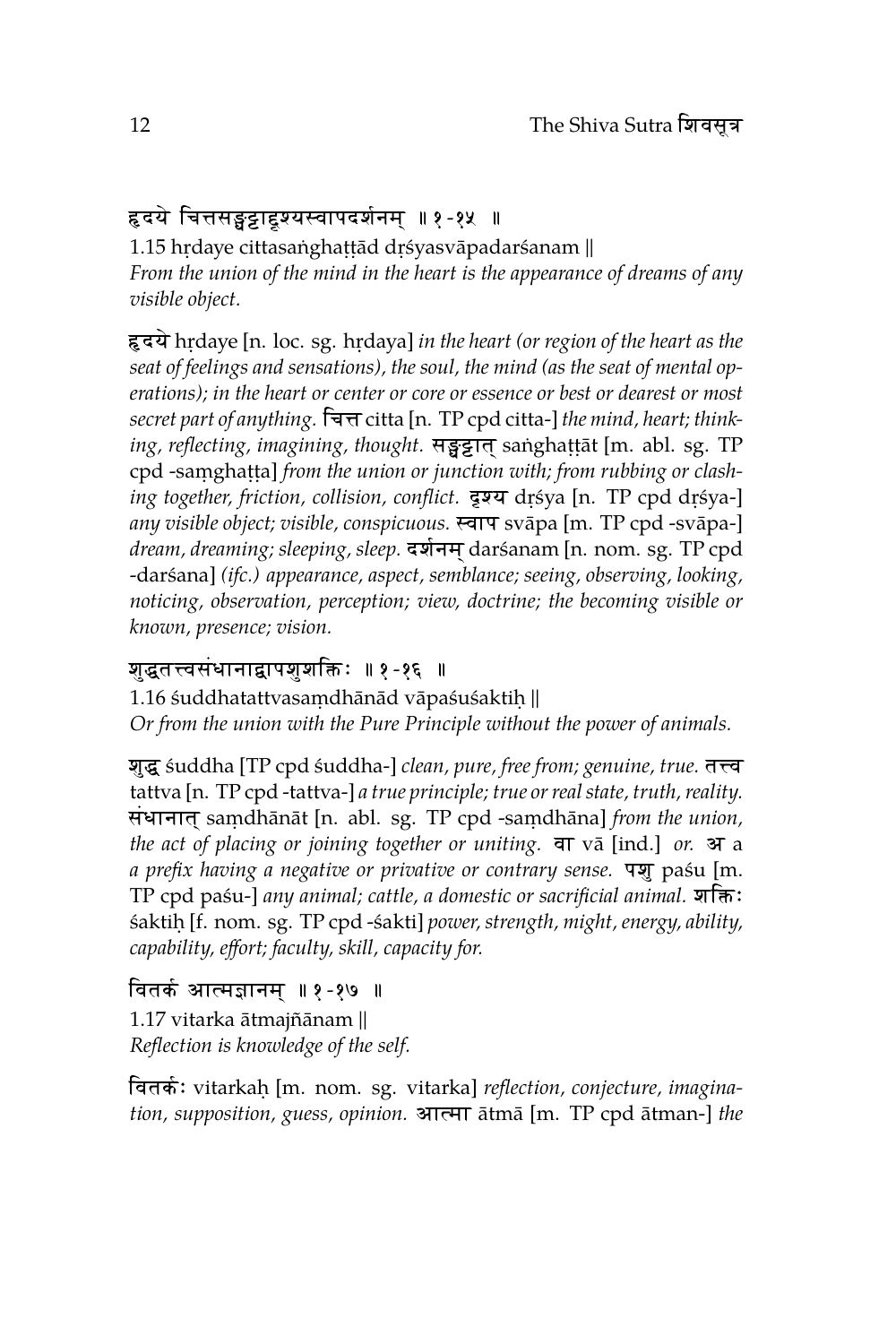*self, individual soul, essence, nature, character, the soul, principle of life and sensation.* ज्ञानम् jñānam [n. nom. sg. -jñāna] knowledge, knowing, *becoming acquainted with.*

लोकानन्दः समाधिसूखम् ॥१-१८ ॥ 1.18 lokānandaḥ samādhisukham || *Pure happiness of the world is joy of contemplation.*

lok loka [m. TP cpd loka-] *the wide space or world; the earth or world of human beings; mankind, people; ordinary life, worldly affairs.* आनन्द: ānandaḥ [m. nom. sg. TP cpd -ānanda] *pure happiness (an attribute of ātman in vedānta); happiness, joy, enjoyment. समाधि samādhi* [m. TP cpd sam-ādhi-] *intense contemplation of any particular object; intense application or fixing the mind on; concentration of thoughts, profound or* abstract meditation. सुखम sukham [n. nom. sg. TP cpd -sukha] joy, *ease, pleasure, happiness.*

शक्तिसंधाने शरीरोत्पत्तिः ॥१-१९ ॥  $1.19$  śaktisamdhāne śarīrotpattiņ $\parallel$ *In the union of power is the origin of bodies.*

fEÄ śakti [f. TP cpd śakti-] *power, strength, might, energy, ability, ca*pability, effort; faculty, skill, capacity for. संघाने samdhane [n. loc. sg. TP cpd -samdhāna] in the union, the act of placing or joining together or *uniting; in bringing together.* शरीर sarīra [n. TP cpd sarīra-] *the body*, *bodily frame, solid parts of the body. उ*त्पत्तिः utpattih [f. nom. sg. TP cpd -utpatti] *origin, arising, birth, production.*

भूतसंधानभूतपृ<mark>थत्कविश्वसङ्घट</mark>ाः ॥१*-*२० ।

 $1.20$  bhūtasaṃdhānabhūtapṛthaktvaviśvasaṅghaṭṭāḥ  $\parallel$ *Union of elements, separateness of elements, and all-pervading union.*

Bt bhuta [n.] ¯ *an element; that which is or exists, the world, any living being; a spirit, a demon.*  $\overline{$ HTT samdhāna [n.] *the union, the act of placing or joining together or uniting; bringing together. भूत bhūta [n.] element.* पृथत्क prthaktva [n. prthak-tva] separateness, separately, the qual*ity of being widely apart.* Ev viśva [m.] *all-pervading or all-containing;*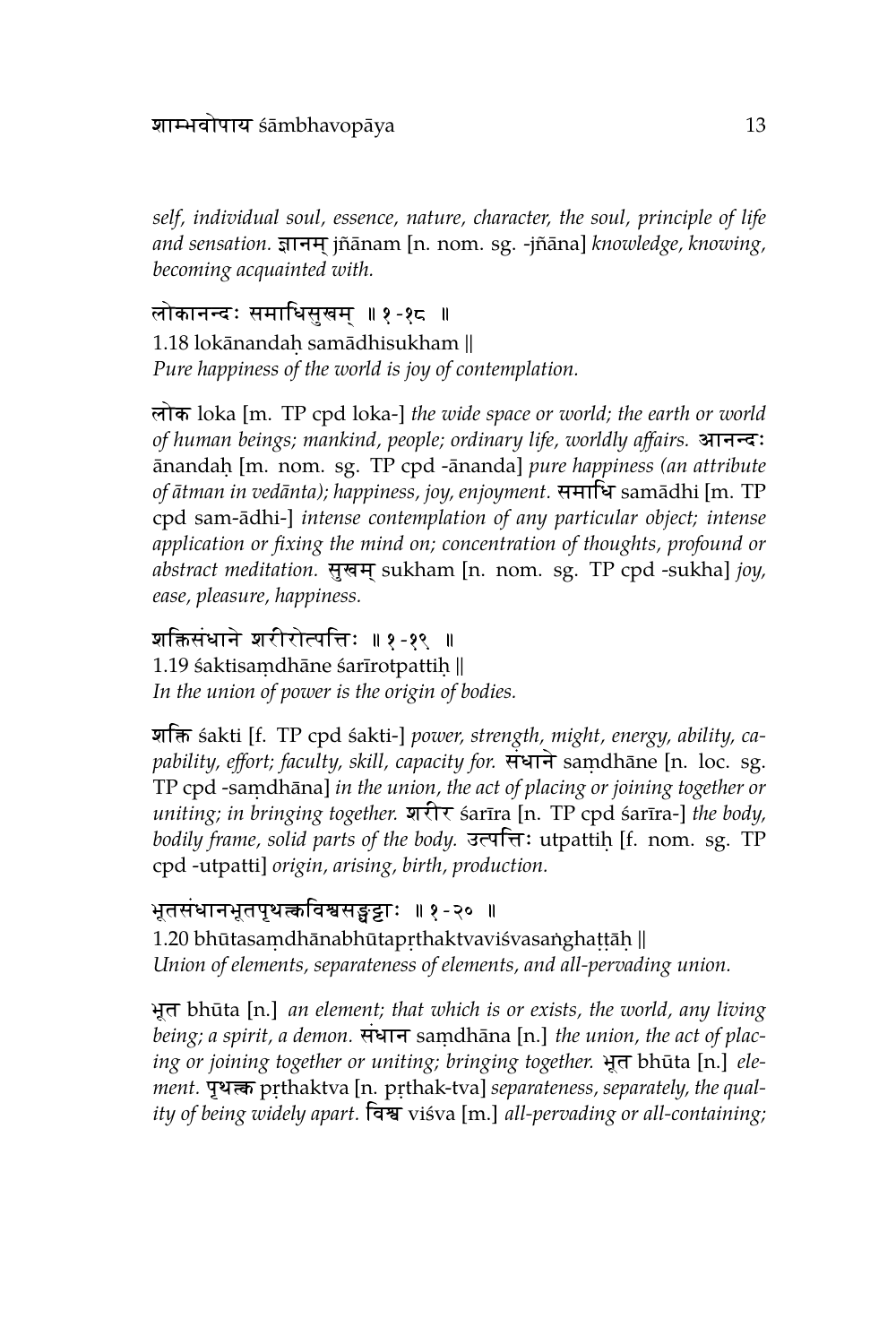*all, every, every one; whole, entire, universal; the intellectual faculty.* [n.] *the whole world, universe. सङ्घट्टाः sanghaṭṭāḥ [m. nom. pl. DV cpd* -saṃghaṭṭa] *the union or junction with; rubbing or clashing together, friction, collision, conflict.*

#### शुद्धविद्योदयाच्चऋेशत्वसिद्धिः ॥१-२१ ॥

1.21 śuddhavidyodayāc cakreśatvasiddhih  $\parallel$ *Fulfilment of being the lord of the world is from rising of pure knowledge.*

<u>शुद्ध</u> śuddha [TP cpd śuddha-] *pure, clean, free from; genuine, true*. विद्या vidyā [f. TP cpd -vidyā-] knowledge, science, learning, scholarship, phi*losophy.* उदयात् udayat [m. abl. sg. TP cpd -udaya] from rising, coming *forth, appearance; from production, creation.* चक्रेश cakreśa [n. cakra-īśa] *the lord of the world.* चक्र cakra [n.] *wheel, circle, multitude.* ईश *isa lord, master, ruler.*  $\overline{\mathbf{c}}$  tva (as a suffix to nouns expresses) the state or condition of  $being$ . सिद्धिः siddhih [f. nom. sg. siddhi] *fulfilment, accomplishment; prosperity, fortune, advantage; the acquisition of supernatural powers.*

#### महाहदानसंधानानान्मन्त्रवीर्यानभवः ॥१-२२ ॥

 $1.22$  mahāhradānusaṃdhānānān mantravīryānubhavaḥ  $\parallel$ *From investigation of the great deep water is the experience of the energy of mantras.*

महा mahā [(ibc.) for mahat] *great, large, big, eminent, long, high, important.*  $\overline{g}$  **d** hrada [m.] *a large or a deep piece of water, lake, pool.* अनु-संधानानात anusamdhānānāt [n. abl. sg. anu-samdhānāna] *from investigation, inquiry, arranging, planning.* m/ mantra [m.] *"instrument of thought," speech, sacred text or speech, a prayer or song of praise; a Vedic hymn or sacrificial formula; a sacred formula addressed to any individual deity; a mystical verse or magical formula, incantation; consultation, resolution, secret.*  $\widehat{\mathbf{q}}$   $\widehat{\mathbf{q}}$  vīrya [n.] *energy, manliness, strength, power; manly अनुभवः anubhavaḥ [m. nom. sg. anubhava] <i>experience, knowledge derived from personal observation or experiment.*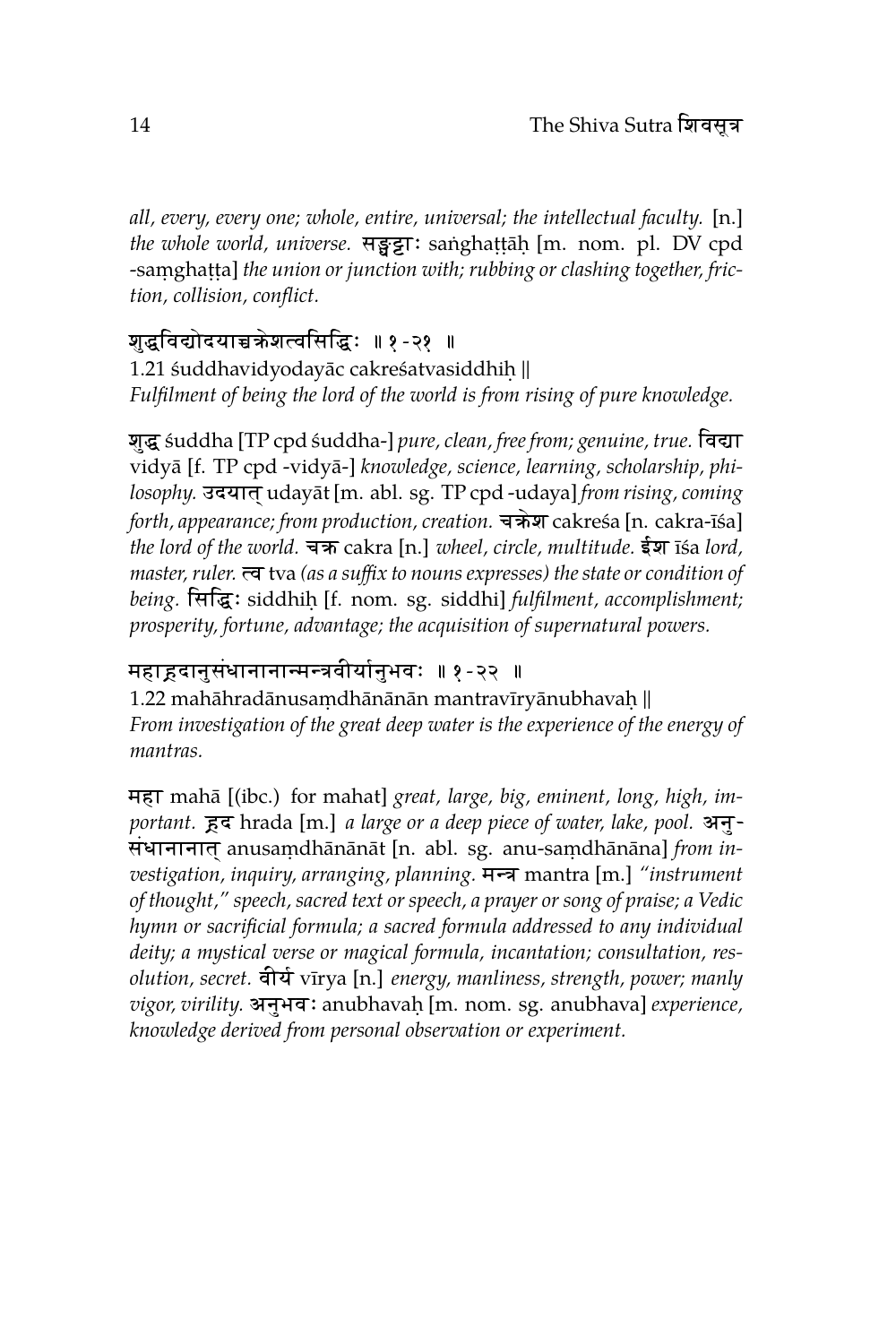$2 \,$   $\acute{s}$ a $\acute{k}$ topa $\acute{a}$   $\acute{a}$  and  $\acute{a}$  are  $\acute{a}$  and  $\acute{a}$  are  $\acute{a}$  and  $\acute{a}$  are  $\acute{a}$  and  $\acute{a}$  are  $\acute{a}$  and  $\acute{a}$  are  $\acute{a}$  and  $\acute{a}$  are  $\acute{a}$  and  $\acute{a}$  are  $\acute{a}$  and  $\acute{a}$  ar

शक्त *śakta able, competent for, equal to, capable of.* उपाय upāya *way, a means or expedient (of any kind), that by which one reaches one's aim.*

चित्तं मन्त्रः ॥२ -१ ॥ 2.1 cittam mantraḥ || *Mind is a mantra.*

चित्तम cittam [n. nom. sg. citta] *the mind, heart; thinking, reflecting,* i*magining, thought.* मन्त्र: mantraḥ [m. nom. sg. mantra] "i*nstrument of thought," speech, sacred text or speech, a prayer or song of praise; a Vedic hymn or sacrificial formula; a sacred formula addressed to any individual deity; a mystical verse or magical formula, incantation; consultation, resolution, secret, counsel, advice, plan, design.*

प्रयत्नः साधकः ॥ २ -२ ॥  $2.2$  prayatnaḥ sādhakaḥ  $\parallel$ *Persevering effort is fulfilling.*

प्र<mark>यत्न</mark>ः prayatnaḥ [m. nom. sg. prayatna] *persevering effort, endeavor or continued exertion, exertion betowed on, activity, action, act.* साधक: sādhakaḥ [m. nom. sg. sādhaka] *fulfilling, effective, efficient, accomplishing, perfecting, finishing; an efficient or skilful person, (esp.) an adept.*

#### विद्याशरीरसत्ता मन्त्ररहस्यम ॥२-३ ॥

2.3 vidyāśarīrasattā mantrarahasyam || *The being of the body of knowledge is the secret of a mantra.*

विद्या vidyā [f. TP cpd vidyā-] knowledge, science, learning, scholarship, *philosophy.* शरीर śarīra [n. TP cpd śarīra-] *the body, bodily frame, solid parts of the body.* सत्ता sattā [f. nom. sg. TP cpd -sat-tā] *existence, being.* m/ mantra [m. mantra-] *"instrument of thought," speech, sacred text or speech, a prayer or song of praise; a Vedic hymn or sacrificial formula; a sacred formula addressed to any individual deity; a mystical verse or magical formula, incantation; consultation, resolution, secret.* रहस्यम rahasyam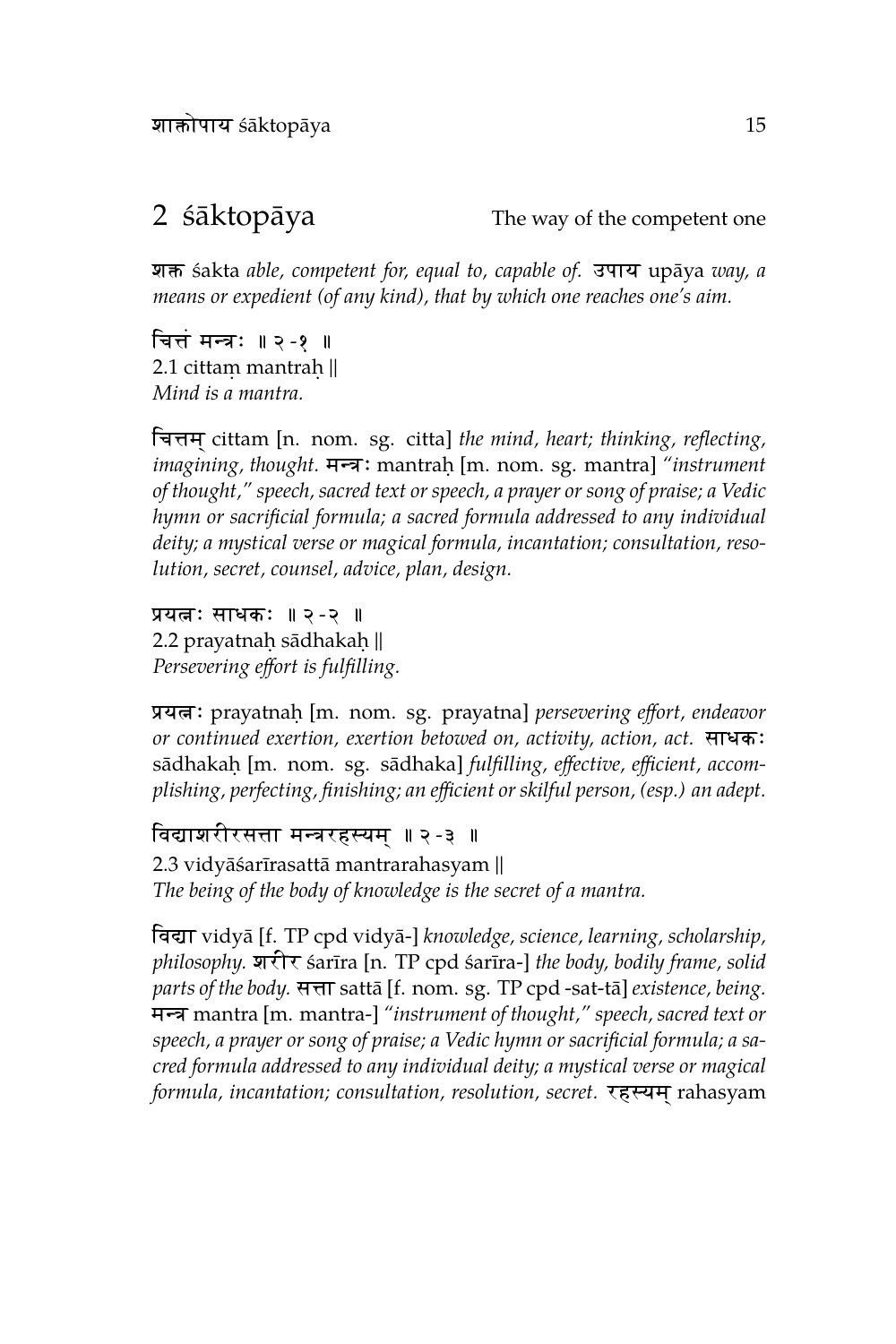[n. nom. sg. TP cpd rahasya] *a secret, any secret doctrine or mystery, any subtle point, mystical or esoteric teaching; mysterious, concealed.*

#### गर्भे चित्तविकासोऽविशिष्टविद्यास्वप्नः ॥२ -४ ॥

2.4 garbhe cittavikāso 'viśiṣṭavidyāsvapnaḥ || *Development of the mind in the womb is a dream of indistinct knowledge.*

gB garbhe [m. loc. sg. garbha] *in the womb, a foetus or embryo, child; in the inside, middle, interior of anything.* चित्त citta [n. TP cpd citta-] *the mind, heart; thinking, reflecting, imagining, thought.* विकास: vikāsah [m. nom. sg. TP cpd -vikāsa] expanding, budding; opening (of the *heart), cheerfulness, serenity; expansion, development, growth.* अविशिष्ट aviśiṣṭa [TP cpd -a-viśiṣṭa-] *indistinct, inferior, indistinguished*. विद्या vidyā [f. TP cpd -vidyā-] knowledge, science, learning, scholarship, philosophy. स्वप्नः svapnaḥ [m. nom. sg. svapna] *a dream, dreaming; sleep, sleeping.*

#### विद्यासमुत्थाने स्वाभाविके खेचरी शिवावस्था ॥२-५ ॥

2.5 vidyāsamutthāne svābhāvike khecarī śivāvasthā || *Flying the state of Shiva is in the rising of knowledge arising from one's own nature.*

विद्या vidyā [f. TP cpd -vidyā-] knowledge, science, learning, scholarship, *philosophy.* समुत्थाने samutthane [n. loc. sg. TP cpd -samutthana] in *rise, origin ((ifc.) in rising or springing from); in performance of work, active operation, effort, industry.* स्वाभाविके svabhavike [m./n. loc. sg. svābhāvika] in belonging to or arising from one's own nature, natural, *native, spontaneous, original, pecular, inherent. खेचरी khecarī [f. nom.* sg. khecara] *flying, moving in the air.* शिव siva [TP cpd siva-] *auspicious, propitious, gracious, favorable, benign.* [m.] *Shiva, The Auspicious One.* [n.] *welfare, bliss, prosperity. अवस्था avastha [f. nom. sg. TP* cpd -avasthā] *state, condition; "stability, consistence".* खेचरी शिवावस्था khecarī śivāvasthā *flying the state of Shiva; the stance of flying through the void of the supreme consciousness (Abhivavagupta)*.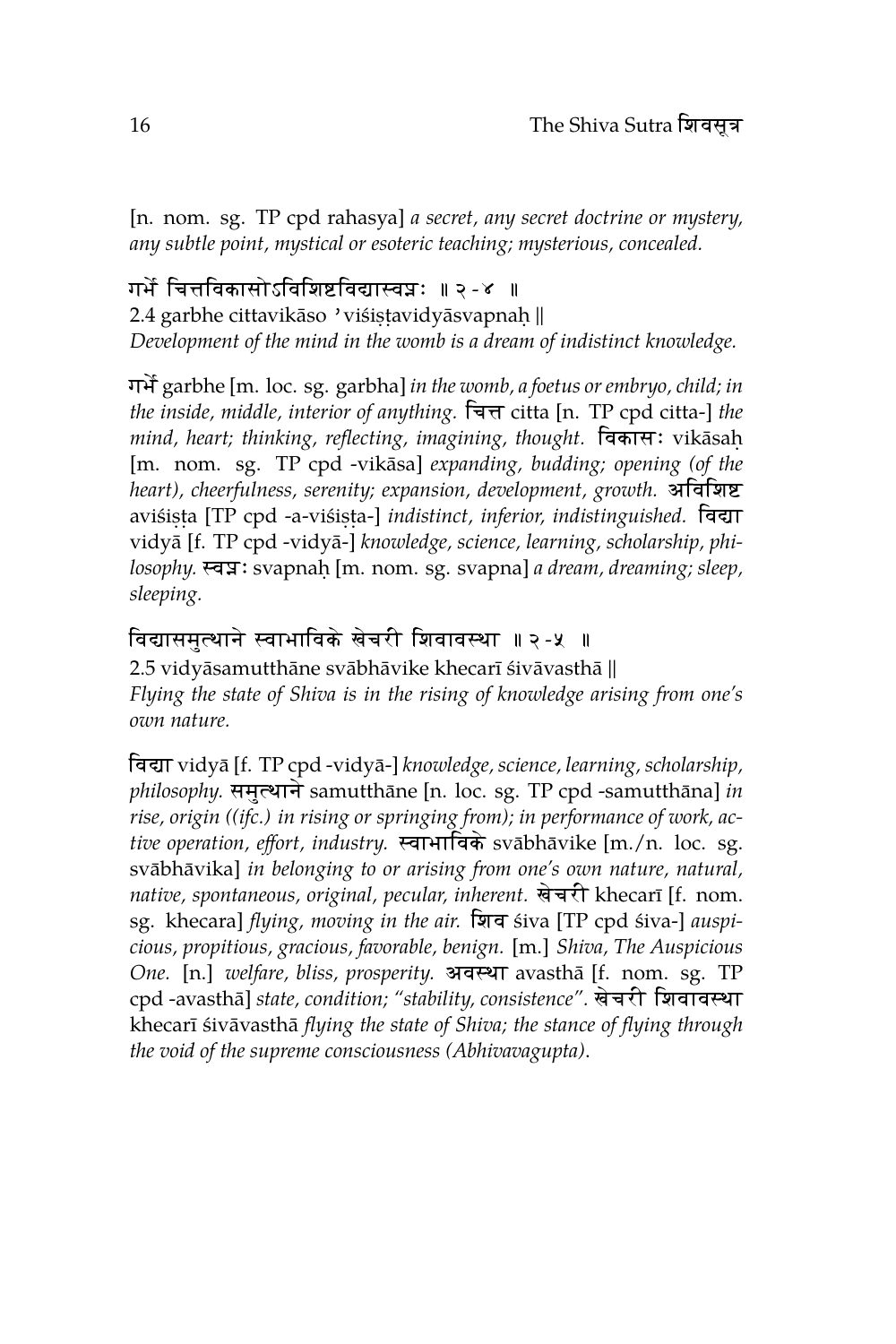गुरुरुपायः ॥ २ - ६ ॥  $2.6$  gurur upāyaḥ  $\parallel$ *The guru is the means.*

गुरुः guruḥ [m. nom. sg. guru] *guru (gu-ru = one who dispels darkness)*, *any venerable or respectable person; a spiritual parent or preceptor; heavy, weighty (opposed to laghu = light, quick, swift, active; easy, not heavy or difficult); difficult to digest; excessive, difficult, hard; important, serious,* momentous. उपाय: upāyaḥ [m. nom. sg. upāya] the means, that by *which one reaches one's aim, an expedient (of any kind), way; solution.*

#### मातृकाचऋसम्बोधः ॥ २ -७ ।

 $2.7\,$ mātṛkā ${\rm c}$ akrasambodhaḥ  $\parallel$ *Perfect knowledge of the multitude of letters.*

मातृ<mark>का</mark> mātṛkā [f. nom. sg. TP cpd mātṛkā-] *the totality of letters, an alphabet; mother, divine mother, name of a magical power ascribed to the vowels; that which comes from the mother.* चक्र cakra [n. TP cpd -cakra-] *the multitude, a troop; a wheel, discus, circle. सम्बोध*ः sambodhaḥ [m. nom. sg. sambodha] *perfect knowledge or understanding.*

शरीरं हविः ॥ २ - ८ ॥  $2.8$  śarīraṃ haviḥ  $\parallel$ *The body is an oblation.*

frFrm^ śar¯ıram [n. nom. sg. śar¯ıra] *the body, bodily frame, solid parts of the body.* हविः haviḥ [n. nom. sg. havis] *an oblation or burnt offering, anything offered as an oblation with fire.*

 $\overline{a}$ ानमन्नम $\overline{a}$  ।। २ - ९ ।। 2.9 jñānam annam || *Knowledge is food.*

ज्ञानम् jñānam [n. nom. sg. -jñāna] knowledge, becoming acquainted with, knowing. अन्नम annam [n. nom. sg. anna] *food; food in a mystical sense (or the lowest form in which the supreme soul is manifested, the coarsest envelope of the Supreme Spirit).*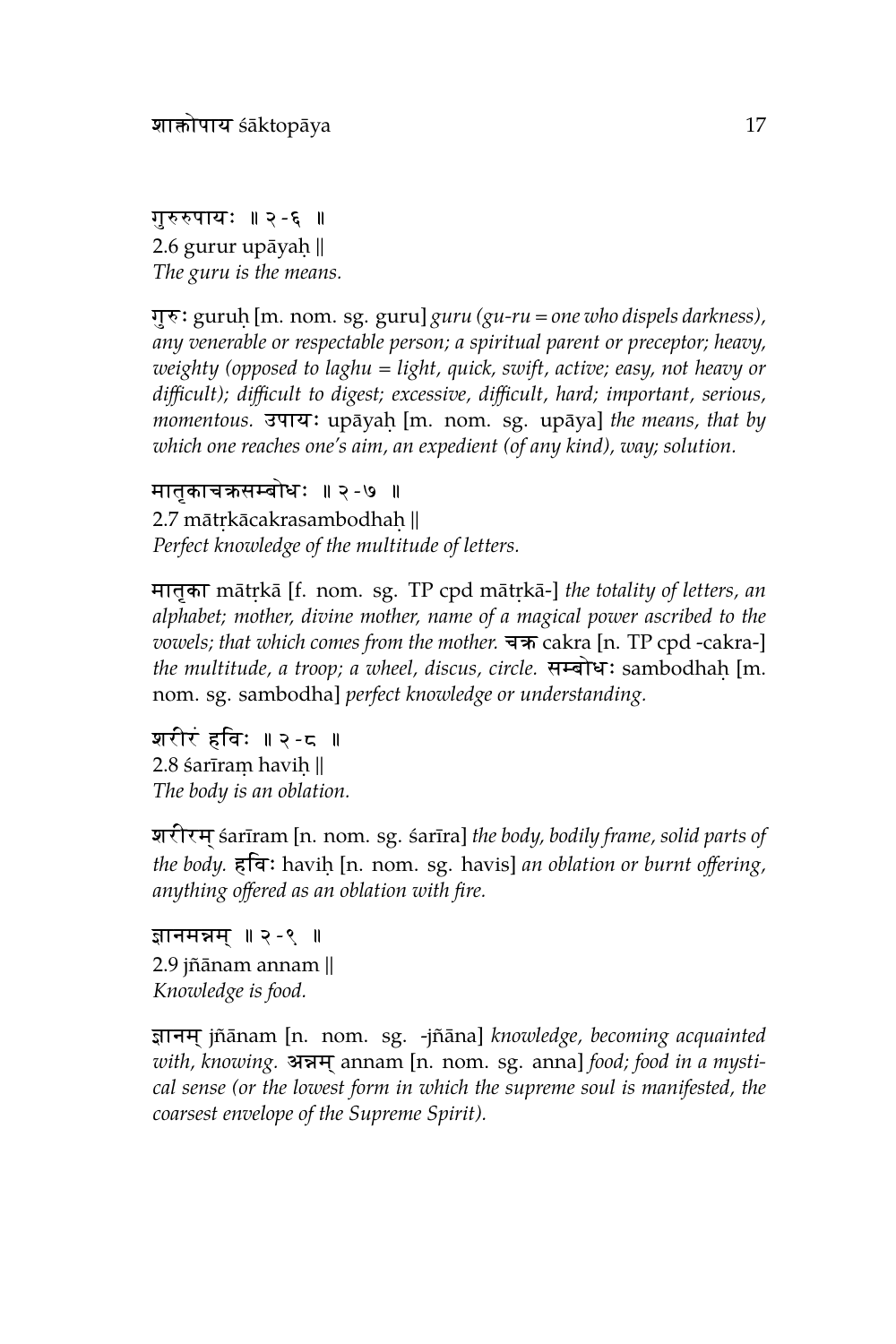#### विद्यासंहारे तद्जुत्थस्वप्नदर्शनम् ॥२-१० ॥

2.10 vidyāsam hāre tadutthas vapnadar śanam || *In the destruction of knowledge is the appearance of dreaming of a coming forth of That.*

विद्या vidyā [f. TP cpd vidyā-] knowledge, science, learning, scholarship, philosophy. संहारे samhāre [m. loc. sg. TP cpd -sam-hāra] *in destruction (esp.) the periodical destruction of the universe at the end of a kalpa; in bringing together, collection, accumulation.*  $\overline{d}$  tat [n. nom. sg. tad-] *that, this, it; this world. उ*त्थ uttha [TP cpd -uttha-] *coming forth, originating, derived from; standing up, rising, arising.* स्वप्न svapna [m. TP] cpd -svapna-] *dreaming, a dream; sleep, sleeping*. दर्शनम् darśanam [n. nom. sg. TP cpd -darśana] (ifc.) appearance, aspect, semblance; *seeing, observing, looking, noticing, observation, perception; view, doctrine; the becoming visible or known, presence; vision.*

### 3 anavopaya The fine way

आणव ānava *fine, minute.* n. *exceeding smallness.* उपाय upāya *way, a means or expedient (of any kind), that by which one reaches one's aim.*

आत्मा चित्तम ॥३ -१॥ 3.1 ātmā cittam || *The self is mind.*

आत्मा ātmā [m. nom. sg. ātman] the self, individual soul, essence, *nature, character; the soul, principle of life and sensation.* चित्तम cittam [n. nom. sg. citta] *the mind, heart; thinking, reflecting, imagining, thought.*

झानं बन्धः ॥३-२ ॥ 3.2 jñānaṃ bandhaḥ  $\parallel$ *Knowledge is bondage.*

ज्ञानम् jñānam [n. nom. sg. jñāna] (*wordly) knowledge, knowing, becoming acquainted with.* बन्धः bandhah [m. nom. sg. bandha] *mundane*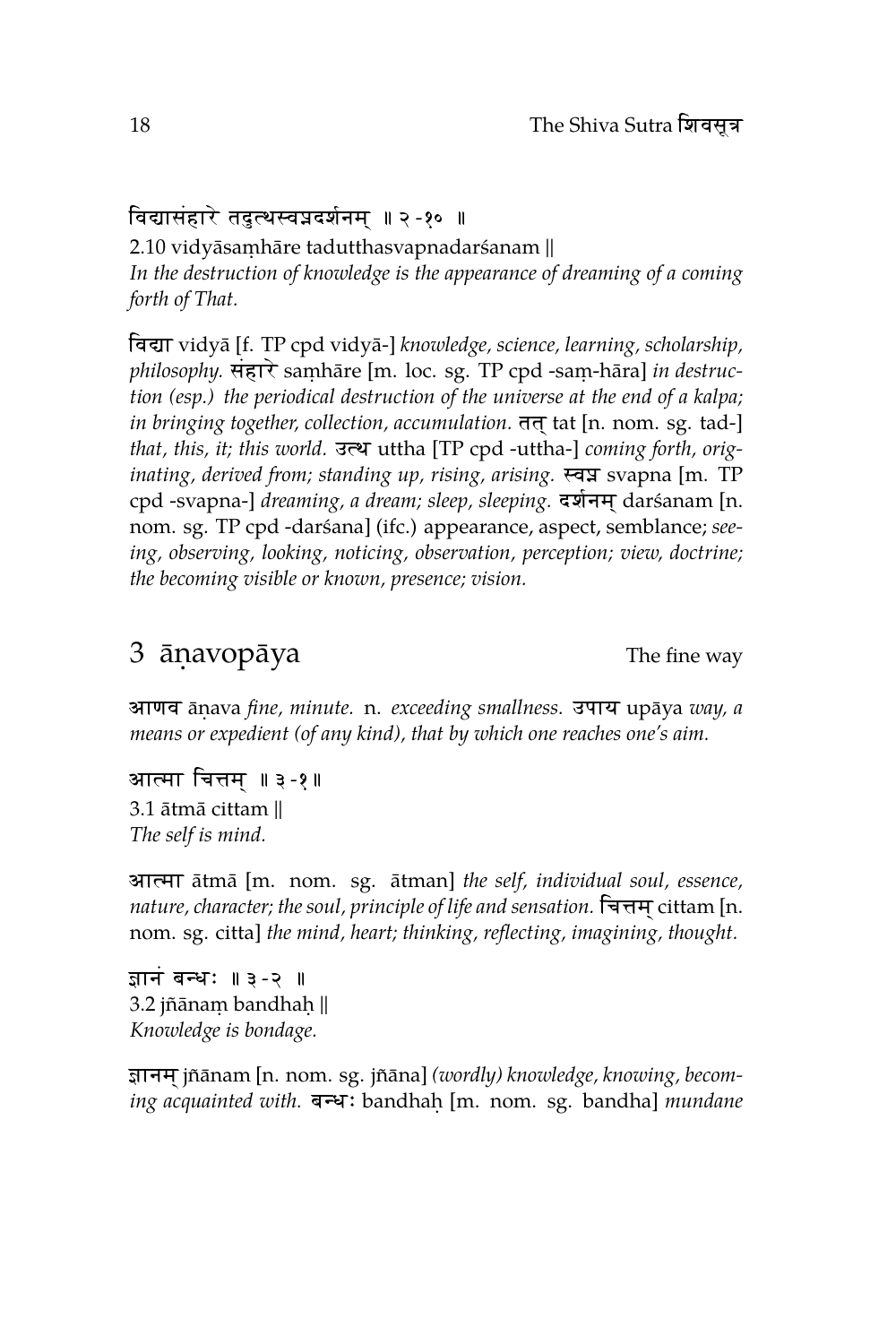#### आणवोपाय ānavopāya  $19$

*bondage, attachment to this world; binding, tying, a bond, chain; imprisonment; putting together, uniting, forming.*

#### कलादीनां तत्त्वानामविवेको माया ॥३ -३ ॥

 $3.3$  kalādīnāṃ tattvānām aviveko māyā  $\parallel$ 

*Of the beginnings of any single part of the whole is non-distinction of realities, which is Maya.*

कला kalā [f. TP cpd kalā-] any single part or portion of the whole, a *sixteenth part; any practical art, any mechanical or fine art; certain divisions of time.* आदीनाम् ādīnām [m. gen. pl. - adi] of the beginnings, *(ifc.) of et caetera.* तत्त्वानाम् tattvānām [n. gen. pl. tattva] of realities, *true or real states, truths; of true principles. अ*विवेक: avivekaḥ [m. nom. sg. a-viveka] *non-distinction, non-separation; absence of judgment or discrimination.* माया māyā [f. nom. sg. māyā] Maya, illusion, unreality, *deception; art, extraordinary or supernational power, wisdom; duplicity; an unreal or illusory image, phantom, apparition.*

#### शरीरे संहारः कलानाम ॥३-४ ॥

3.4 śarīre samhārah kalānām || *The destroyer of parts is in a body.*

frFr śar¯ıre [n. loc. sg. śar¯ıra] *in a body, bodily frame, solid parts of a body. सं*हारः samhārah [m. nom. sg. sam-hāra] *a destroyer; destruction, esp., the periodical destruction of the universe at the end of a kalpa; bringing together, binding together (of hair), collection, accumulation.* कलानाम् kalānām [f. gen. pl. kalā-] of *many parts or portions of the whole, of sixteenth parts.*

#### नाडीसंहारभूतजयभूतकैवल्यभूतपृथत्कानि ॥३*-*५ ।

 $3.5\,$ nāḍī $\,$ saṃhārabhū $\,$ tajayabhū $\,$ takai $\,$ alyabhū $\,$ tapṛ $\,$ thak $\,$ tvāni  $\,$   $\parallel$ *The accumulation of channels, victory over the elements, detachment of the elements, and separateness of the elements.*

नाडी nāḍī [f. nāḍī-] "*channels in the body along which subtle forces flow," any pipe or tube, the tubular stalk of any plant or any tubular organ.* संहार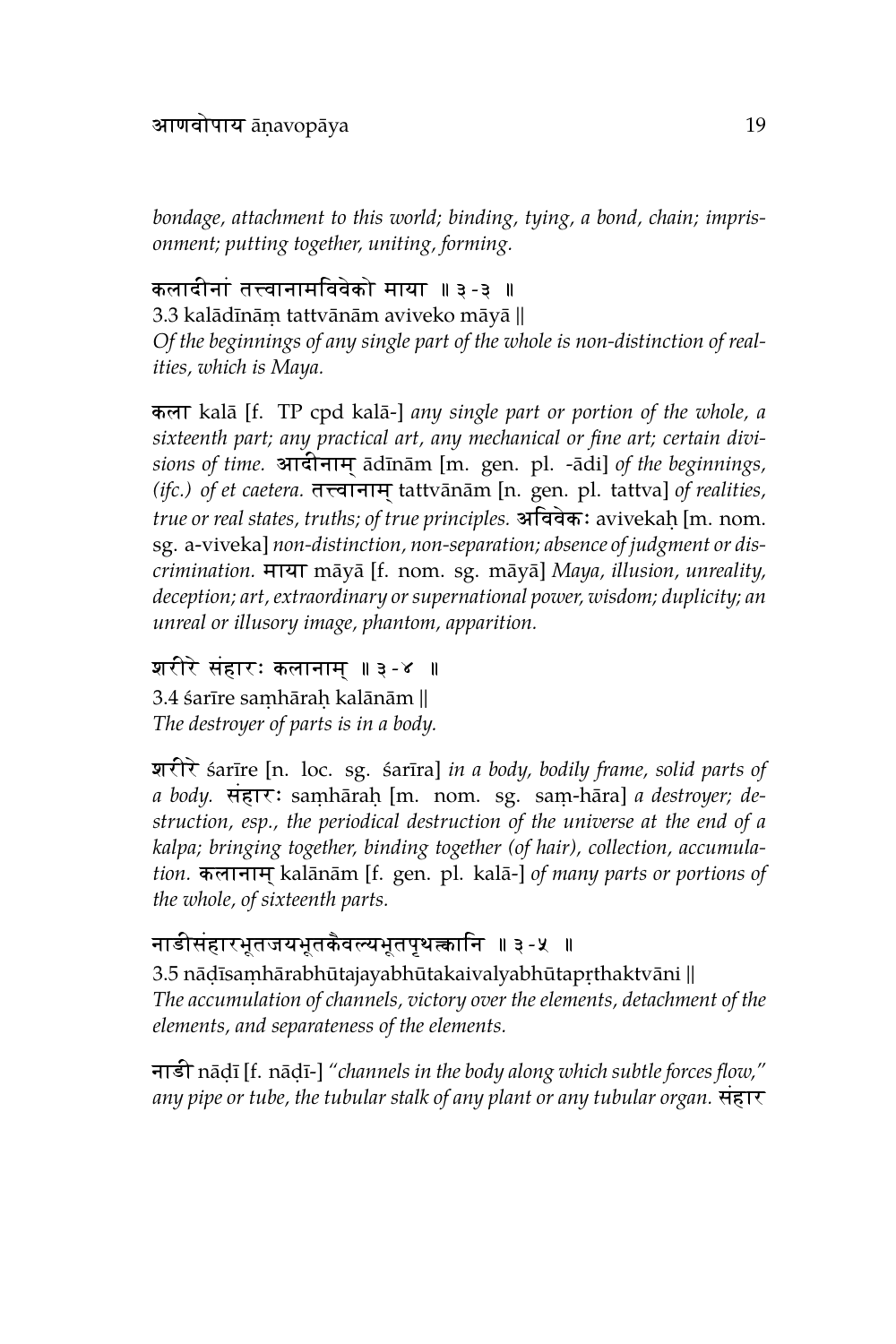saṃhāra [m. -saṃ-hāra-] *accumulation, bringing together, binding together (of hair), collection; destruction esp., the periodical destruction of the universe at the end of a kalpa; a destroyer.* भूत bhuta [n.] *an element (one of the five elements: ether, air, fire, water, earth); that which is or exists, any living being, the world; a spirit, a demon; the past; reality, fact, an actual occurrence.* जय jaya [m.] *victory, conquest, triumph, winning.* भूत bhūta [n.] *element.* कैवल्य kaivalya [n.] *detachment from the soul from matter or other transmigrations, perfect isolation, abstraction, detachment from other connections, beatitude*. भूत bhūta [n.] *element* पृथत्कानि pṛthaktvāni [n. nom. pl. DV cpd pṛthak-tva] *separateness.* 

मोहावरणात्सिद्धिः ॥३ -६ ॥  $3.6$  mohāvaraṇāt siddhiḥ  $\parallel$ *Fulfilment is from an act of concealing the delusion of mind.*

मोह moha [m. moha-] *delusion or darkness of mind; loss of consciousness, bewilderment, perplexity, error, distraction, infatuation, delusion, folly; a swoon, fainting, stupefaction.* आवरणात āvaran at [n. abl. sg. āvarana] *from the act of concealing, covering, hiding; through a bolt, lock.* सिद्धि: siddhih. [f. nom. sg. siddhi] *fulfilment, accomplishment; prosperity, fortune, advantage; the acquisition of supernatural powers.*

#### मोहजयादनन्तभोगात्सहजविद्याजयः ॥३ -७ ॥

 $3.7$  mohajay $\bar{a}$ d anantabhog $\bar{a}$ t sahajavi $\bar{d}$ y $\bar{a}$ jayaḥ  $\parallel$ *Through the conquest of the delusion of mind, through infinite enjoyment is the conquest of natural knowledge.*

मोह moha [m. moha-] *delusion or darkness of mind; loss of consciousness, bewilderment, perplexity, error, distraction, infatuation, delusion, folly; a swoon, fainting, stupefaction.* जयात् jayāt [m. abl. sg. -jaya] *from or through conquest, victory, triumph, winning.* अनन्त ananta [m./n. ananta] *infinite, endless, boundless, eternal.* भोगात bhogat [m. abl. sg. -bhoga] *through enjoyment, eating, feeding on; through any winding or curve; from coil (of a serpent).* सहज sahaja [TP cpd saha-ja-] *natural (ibc., by birth, 'by nature', 'naturally', 'effortless'); innate, congenital, original.* **बिद्मा** vidyā [f. -vidyā-] *knowledge, science, learning, scholarship,*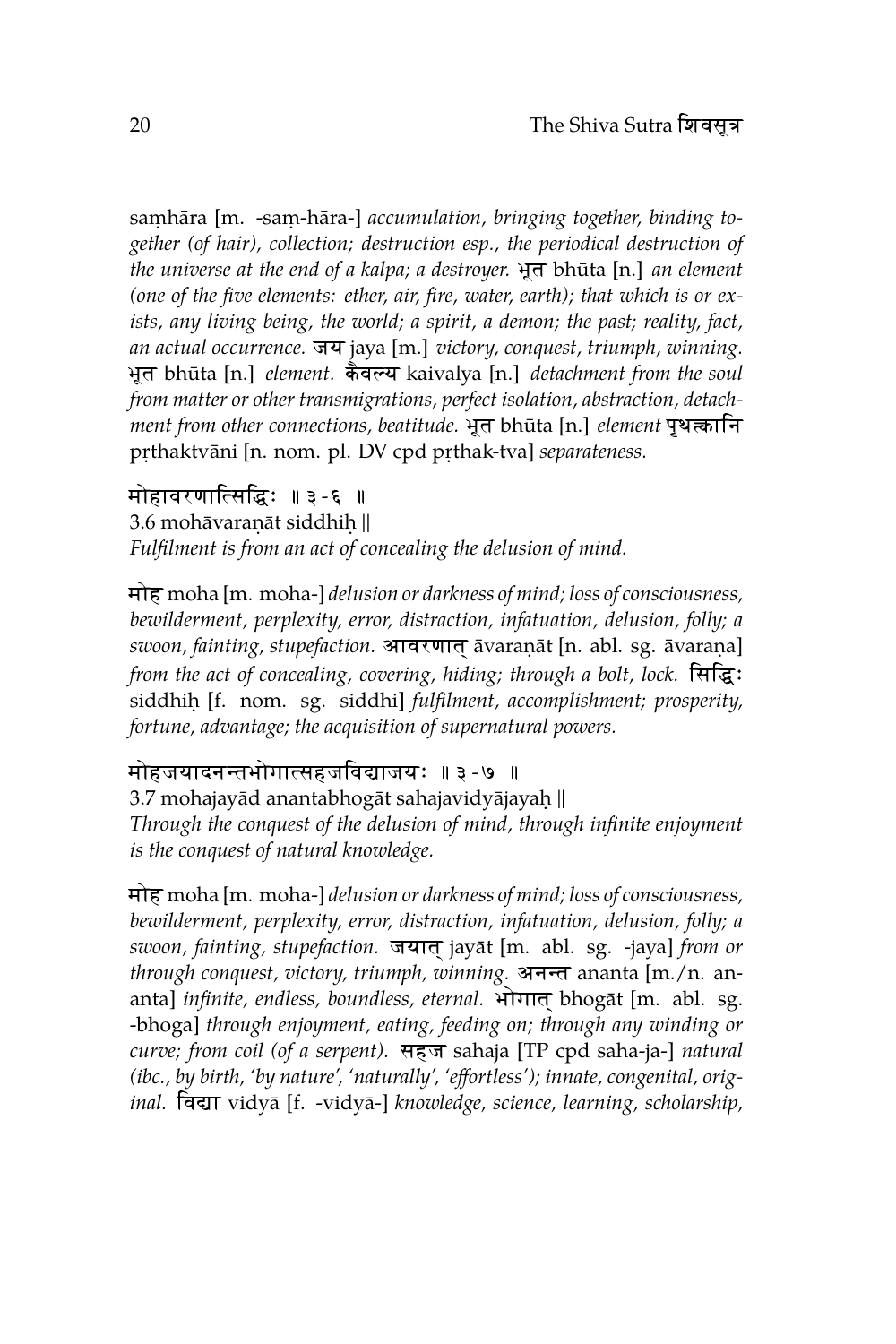$\emph{philosophy.}$  जयः jayaḥ [m. nom. sg. -jaya] *conquest, victory, triumph, winning.*

जाग्रद्दितीयकरः ॥३ - ८ ॥ 3.8 jāgrad dvitīyakaraḥ  $\parallel$ *Waking is the doer of forming the second part of anything.*

जाग्रत jāgrat [m. nom. sg. jāgrat] waking. द्वितीय dvitīya [m./n. TP cpd dvitiya-] *forming the second part or half of anything; second.* कर: karah. [m. nom. sg. TP cpd -kara] *a doer, maker, causer, doing, making, causing, producing; a ray of light, sunbeam, moonbeam.*

```
नर्तक आत्मा ॥३-९ ॥
3.9 nartaka ātmā ||
The dancer is Self.
```
नर्तकः nartakaḥ [m. nom. sg. nartaka] *dancer, singer, actor.* आत्मा ātmā [m. nom. sg. ātman] the self, individual soul, essence, nature, *character; the soul, principle of life and sensation.*

रङ्गोऽन्तरात्मा ॥३ -१० ॥ 3.10 rango 'ntarātmā || *The stage is the inner self.*

रङ्गः raṅgaḥ [m. nom. sg. raṅga] *stage, a place for public amusement or for dramatic exhibition, theater, play-house, arena, any place of assembly.* अन्तर antar [ind.] *within, between, amongst, in the middle or interior; (ibc.) interior, internal, intermediate.* आत्मा ātmā [m. nom. sg. ātman] *the self, individual soul, essence, nature, character; the soul, principle of life and sensation.*

प्रेक्षकाणीन्द्रियाणि ॥३-११ ॥  $3.11 \text{ prekşakāņīndriyāņi} \|$ *The spectators are the organs of sense.*

प्रे<mark>क्षकाणि</mark> prekṣakāṇi [n. nom. pl. prekṣaka] *spectators, members of an* audience; looking at, viewing or intending to view. <mark>इन्द्रियाणि indri</mark>yāṇi [n. nom. pl. indriya] *organs of sense, faculties of sense, senses.*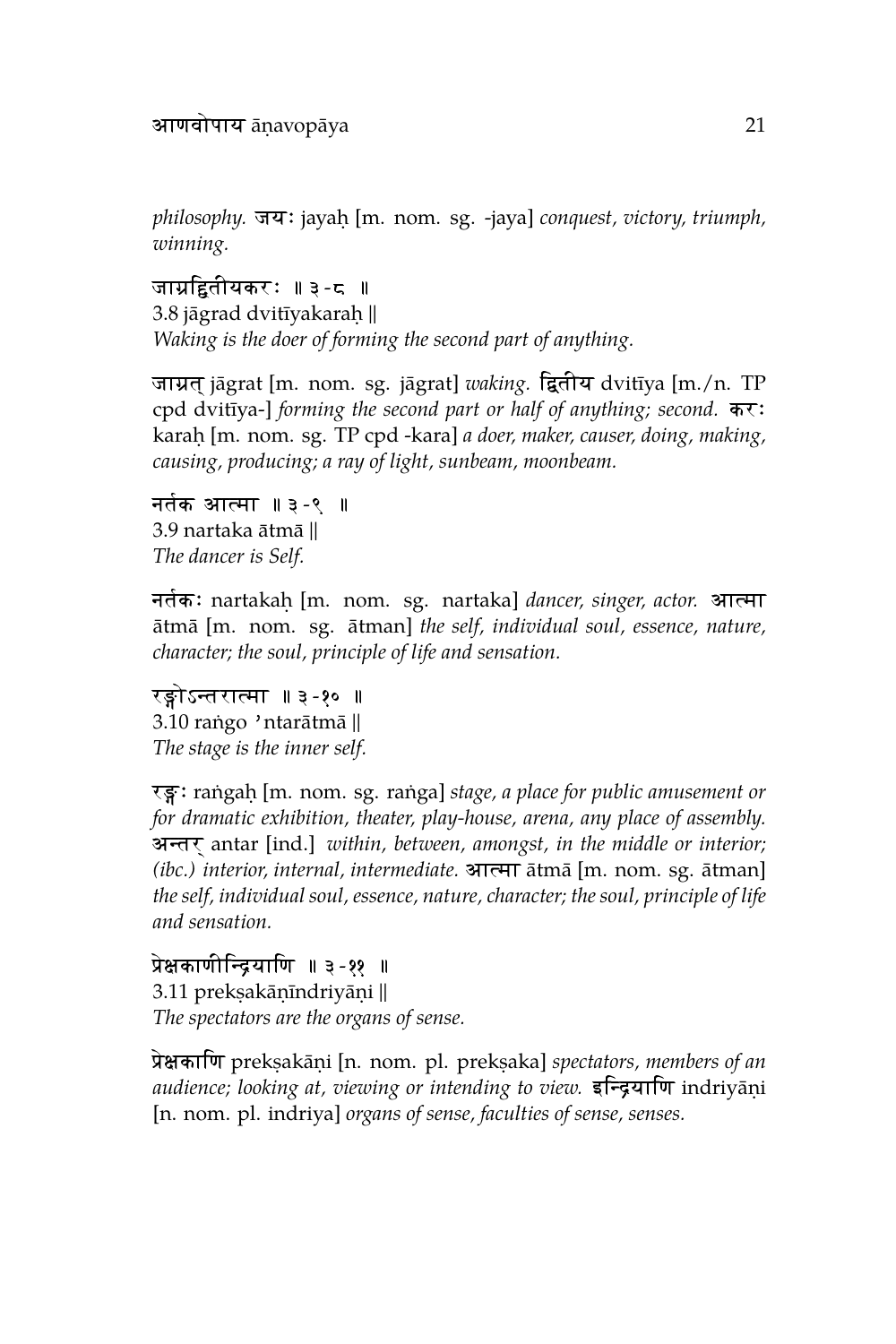धीवशात्सत्त्वसिद्धिः ॥३-१२ ॥  $3.12$  dhīvaśāt sattvasiddhiḥ  $\parallel$ *By means of wisdom is fulfilment of true essence.*

DF dh¯ı [f.] *wisdom, understanding, intelligence, science, art; meditation, thought (esp.) religious thought, reflection, devotion, prayer; mind.* वशात vaśāt [m. abl. sg. vaśa] (*ifc.*) by means of, by command of, on account *of, by force of, according to; from will, wish, desire; power, control. सत्त्व* sattva [n.] *true essence, being, entity, reality, existence, nature, disposition of mind, character; vital breath, life, consciousness, strength of character, energy; the quality of purity or goodness; a creature, animal, living or sentient being.* EsE, siddhih. [f. nom. sg. siddhi] *fulfilment, accomplishment; prosperity, fortune, advantage; the acquisition of supernatural powers.*

सिद्धः स्वतन्त्रभावः ॥३*-*१३ ॥  $3.13$  siddhaḥ svatantrabhāvaḥ  $\parallel$ *One who has attained the highest truth is a free being.*

Es, siddhah. [m. nom. sg. siddha] *one who has attained the highest object, thoroughly skilled or versed in; any inspired sage or prophet or seer; a siddha or semi-divine being of great purity and perfection and said to possess the eight supernatural faculties; any holy personage or great saint; any great adept in magic or one who has acquired supernatural powers; well-known, notorious, celebrated; prepared, cooked, dressed (as food); perfected, become perfect, beatified.* स्वतन्त्र svatantra [n.] *free, self-dependent, self-willed, independent, uncontrolled; self-dependence, independence, self* $will, freedom.$  भावः bhāvaḥ [m. nom. sg. bhāva] *being, becoming, existing, occurring, appearance; state, condition, rank; manner of being, nature, temperament, character; any state of mind or body, way of thinking or feeling, sentiment, opinion, intention; love, affection, attachment; the seat of the feelings or affections, heart, soul, mind; that which is or exists, thing or substance, being or living creature.*

यथा तत्र तथान्यत्र ॥३ -१४ ॥  $3.14$  yathā tatra tathānyatra  $\parallel$ *As there so elsewhere.*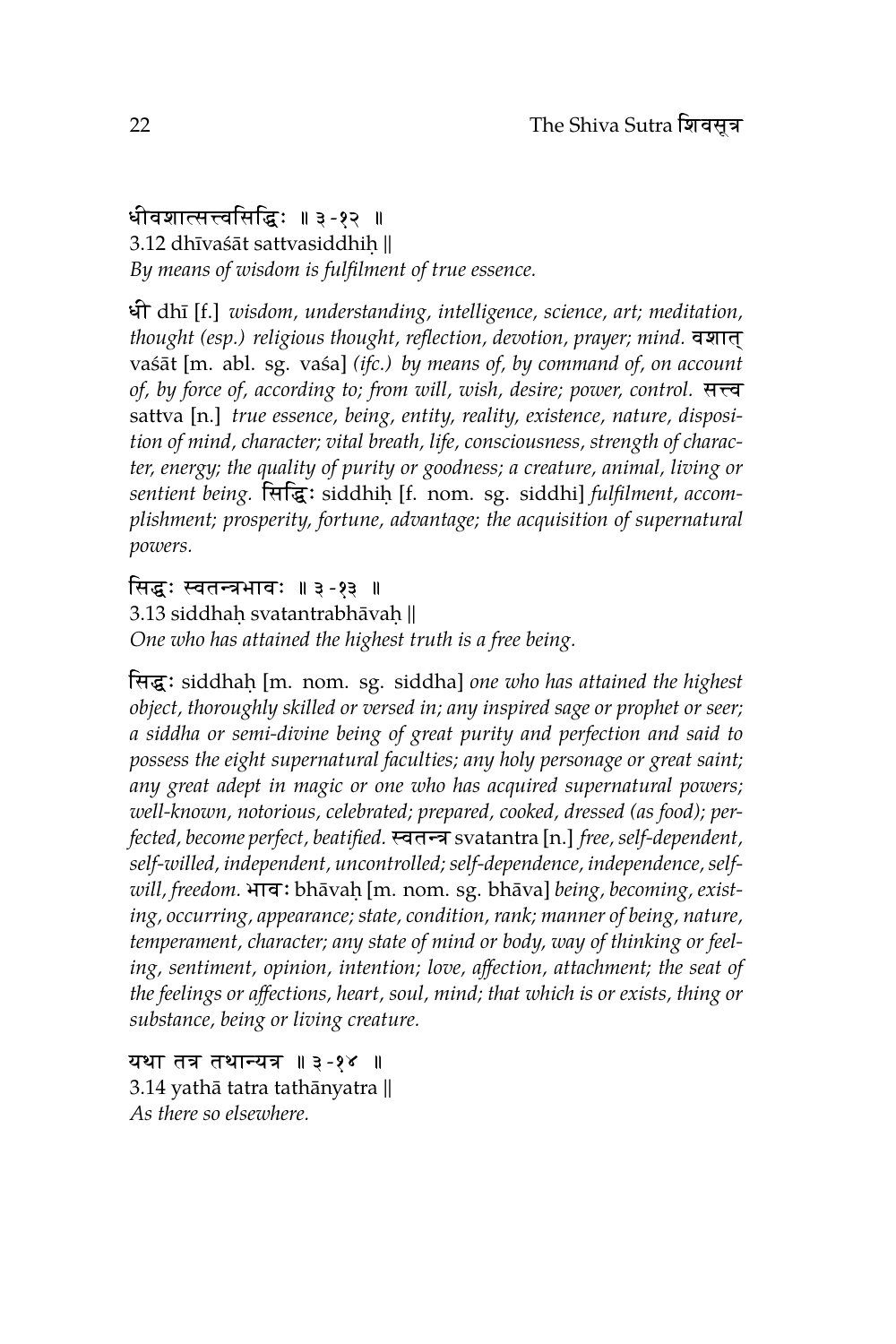यथा yathā [ind. corr. tathā] as, in which manner or way, according as, *like; that, so that, in order that; because, since.* तत्र tatra [ind. corr. yatra] *so, in that place, there.* तथा tatha [ind.] *in that manner, thus; yes, so be it; so also, in like manner.* ay/ anyatra [ind.] *elsewhere, in another place; otherwise.*

बीजावधानम् ॥३ -१५ ॥ 3.15 bījāvadhānam || *Attention of origin.*

bFj b¯ıja [m.] *origin, any germ, element, primary cause or principle, source; seed, semen, seed-corn, grain.* अवधानम avadhānam [n. nom. sg. avadhāna] attention, attentiveness, intentness.

आसनस्थः सुखं हुदे निमज्जति ॥३-१६ ॥  $3.16$  āsanasthaḥ sukhaṃ hrade nimajjati  $\parallel$ *Practising asana he easily immerses in deep water.*

आसन āsana [n.] *asana; seat, place, stool; abiding, dwelling; sitting, sitting down; sitting in a particular posture according to the custom of devo*tee. स्थ: sthaḥ [m. nom. sg. stha] *practicing; abiding, being situated in, existing or being in or on or among, standing, staying; occupied with, engaged in, devoted to performing. सुखम sukham [n. nom. sg. TP cpd* -sukha] *ease, pleasure, happiness, joy.* हुदे hrade [m. loc. sg. hrada] *in a large or deep piece of water, lake, pool.* निमज्जति nimajjati [3rd sg. pr. indic. act. <sup>√</sup> nimajj] *he immerses or submerges in water, sinks down, dives, sinks or plunges or penetrates into, batthes in; disappears, perishes.*

स्वमात्रानिर्माणमापादयति ॥३-१७ ॥ 3.17 svamātrānirmānam āpādayati || *One causes the creation of one's own measure.*

स्व sva [m.] *one's own, own, etc.; a man of one's own people or tribe; a kinsman, relation, friend.* [n.] *one's self, the Ego; one's own goods, property, wealth.* मात्रा mātrā [f. nom. sg. -mātrā-] *measure of any kind; quantity, size, duration, number, degree; a minute portion, particle, atom; materials,* property, goods. निर्माणम् nirmanam [n. nom. sg. -nirmana] *creation*,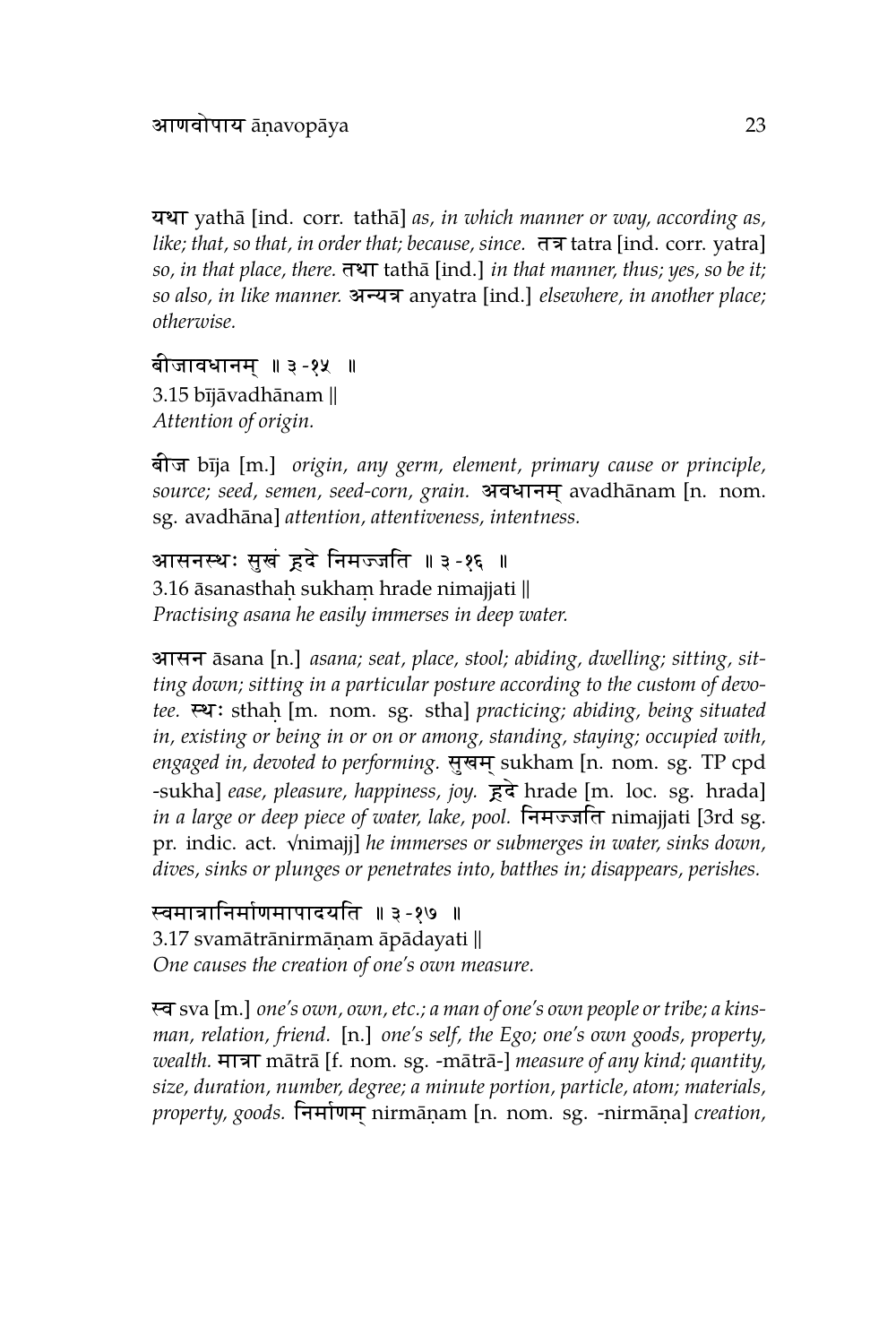*forming, making, creating, work. आपा*दयति āpādayati [3rd caus. pr. indic. act. ā-√pad] *one causes to cause, produce, bring near or towards; he causes to enter, bring on, bring into trouble or misfortune.*

विद्याविनाशे जन्मविनाशः ॥३-१८ ॥  $3.18$  vidyāvināśe janmavināśaḥ  $\parallel$ *Not in the destruction of knowledge is the destruction of birth.*

विद्या vidyā [f. vidyā-] (self-) knowledge, science, learning, scholarship, philosophy. अविनाशे avināśe [m. loc. sg. a-vināśa] not in the destruc*tion, utter loss, annihilation, decay, death; in non-destruction.* जन्म janma [n. TP cpd janman-] *birth, production.* विनाशः vināśaḥ [m. nom. sg. -vināśa] destruction, utter loss, annihilation, decay, death.

#### कवर्गादिषु माहेश्वर्याद्याः पशुमातरः ॥३-१९ ॥

 $3.19~\mathrm{k}$ avargādiṣu māheśvaryādyāḥ paśumātaraḥ  $\parallel$ *The Energy of Shiva et caetera in the beginnings of the class of gutteral letters are the mothers of animals.*

कवर्ग kavarga [m. ka-varga] the class of gutteral letters. आदिषु adisu [m. loc. pl. -ādi] in the beginnings, (ifc.) in beginning with, and so *on, et caetera.* माहेश्वरी māheśvarī [f. nom. sg. māheśvarī] *the Energy or Consort of Shiva. आचाः ādyāḥ [m. nom. pl. ādi] (ifc.) et caetera; beginnings.* पशु paśu [m. TP cpd paśu-] *cattle, a domestic or sacrificial animal; any animal.* मातर: mātaraḥ [f. nom. pl. TP cpd -mātr] *mothers, all mothers (applicable to animals), divine mothers or personified energies of the principal deities closely connected with the worship of Shiva.*

#### त्रिषु चतुर्थं तैलवदासेच्यम ॥३ -२० ॥

 $3.20$  trisu caturtham tailavad āsecyam  $\parallel$ *The Fourth should be poured like oil in the Three.*

त्रिषु trișu [m. loc. pl. trayas] in the three. चतुर्थम caturtham [n. nom. sg. caturtha] *the fourth.* तैल taila [n.] *oil.* वत् vat *an affix added to words to imply likeness or resemblance.* आसेच्यम् āsecyam [n. nom. sg. gerundive a-¯ sic] *must be or should be poured in, filled up, sprinkled, poured on.*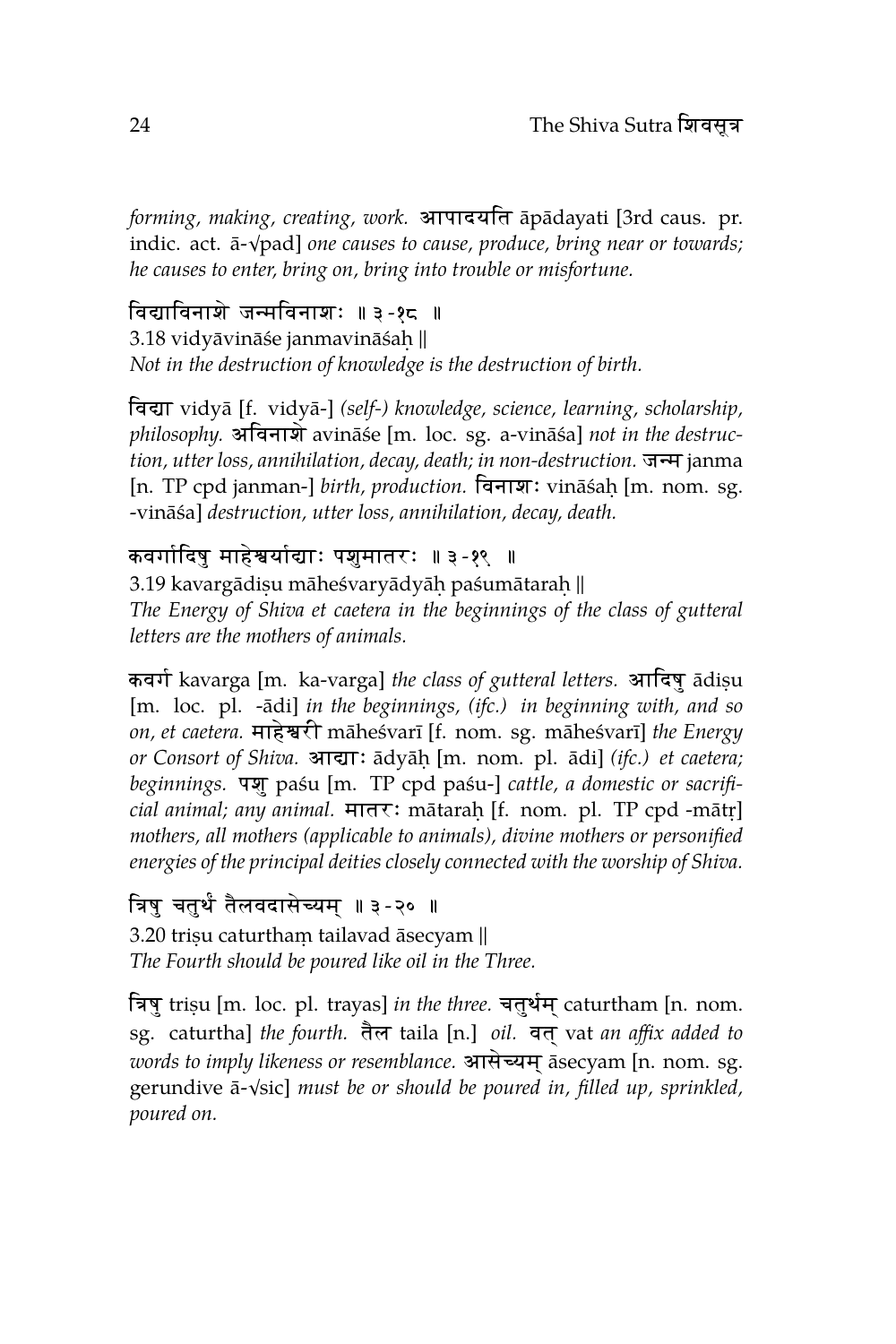#### मग्नः स्वचित्तेन प्रविशेत् ॥३ -२१ ॥

3.21 magnah. svacittena praviśet || *One should enter with one's own mind immerged.*

मग्नः magnaḥ [m. nom. sg. magna] *immersed; sunk, plunged, immersed in; (to be engrossed totally).* स्व sva [m.] *one's own, own, etc.; a man of one's own people or tribe; a kinsman, relation, friend.* [n.] *one's self, the Ego; one's own goods, property, wealth.* चित्तेन cittena [n. instr. sg. citta] *by or with the mind, heart; with thinking, reflecting, imagining, thought; by intention, aim, wish.* प्रविशेत् praviśet [3rd pr. opt. act. praviś] *one should enter, go into, resort to; one should enter upon, undertake, commence, devote one's self to.*

#### प्राणसमाचारे समदर्शनम ॥३ - २२ ॥

3.22 prānasamācāre samadarśanam || *Within the practice of prana is a looking on all with indifferent eyes.*

þAZ pran¯ . a [m.] *prana, the breath of life, breath, respiration, spirit, vitality; vigor, energy, power.* समाचारे samācāre [m. loc. sg. sam-ācāra] within *the practice, procedure, conduct.* समदर्शनम samadarśanam [n. nom. sg. sama-darśana] *looking on all (things and men) with indifferent or equal eyes (to see all as one).*

मध्येऽवरप्रसवः ॥३ - २३ ॥ 3.23 madhye 'varaprasavah. || *Inferior generation in the space between.*

m@y madhye [ind.] *within, in the middle, in the midst, between, among.* [n. loc. sg. madhya] *in the space between, the middle of the sky; in the middle, midst, center, inside, interior.* अवर avara *inferior, posterior, hinder, later, last, younger; below; low, mean, unimportant, of small value.* प्रसवः prasavah. [m. nom. sg. prasava] *generation, procreation, begetting, conception, delivery, birth, origin; simulation, furtherance, aid; offspring, posterity.*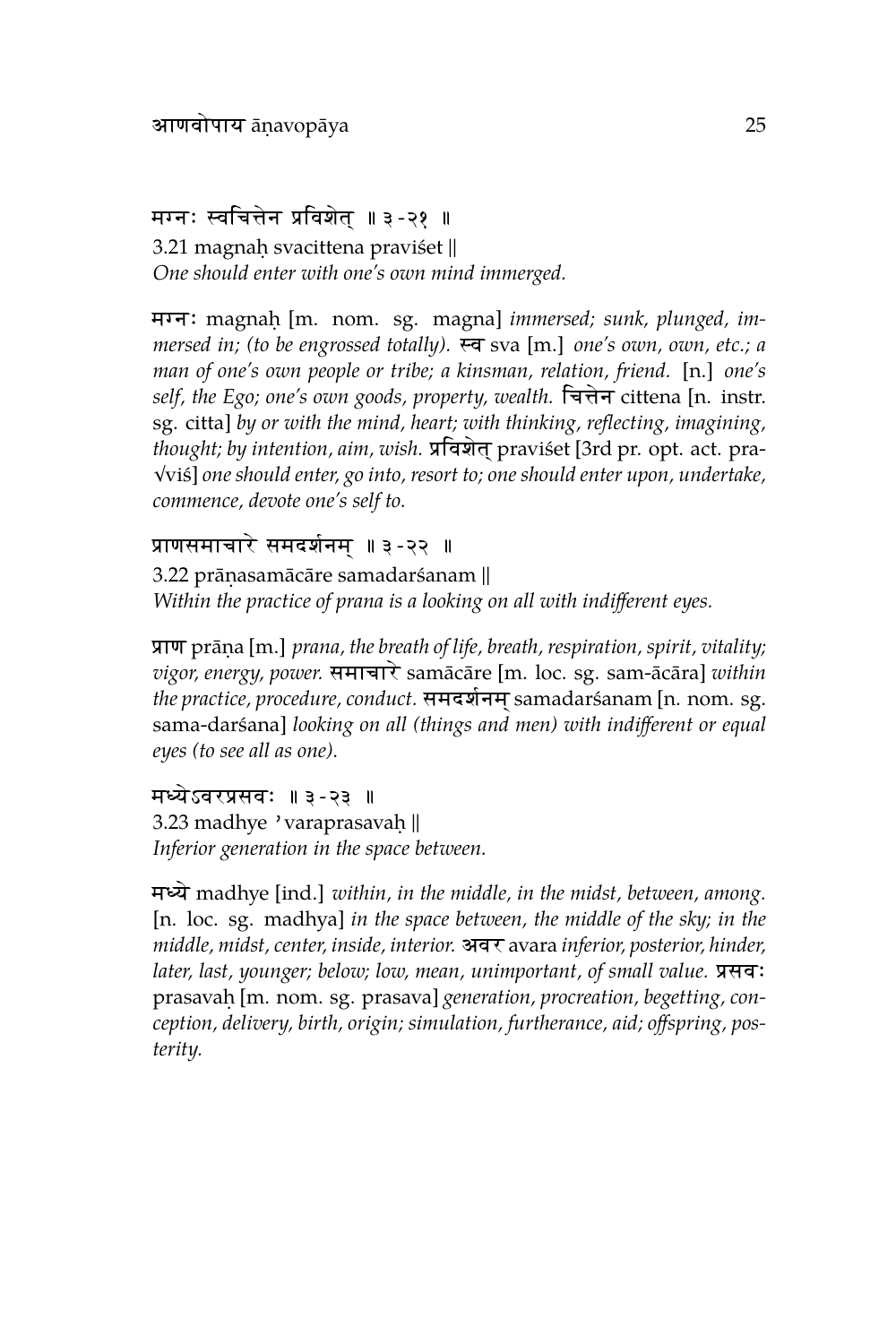#### मात्रास्वप्रत्ययसंधाने नष्टस्य पुनरुत्थानम् ॥३-२४ ॥

 $3.24$  mātrāsvapratyayasaṃdhāne naṣṭasya punar utthānam  $\parallel$ *In the act of uniting one's own conception of measures is the act of rising again of the lost.*

मात्रा mātrā [f. nom. sg. mātrā-] *measure of any kind; quantity, size, duration, number, degree; a minute portion, particle, atom; materials, prop*erty, goods. **Fa** sva [-sva-] [m.] *one's own, own, etc.; a man of one's own people or tribe; a kinsman, relation, friend.* [n.] *one's self, the Ego; one's own goods, property, wealth.* þ(yy pratyaya [m. -pratyaya-] *conception, assumption, notion, idea; proof, ascertainment; ground, basis, motive or cause of anything; consciousness, understanding, intelligence, intellect.* संधाने samdhāne [n. loc. sg. TP cpd -samdhāna] *in the act of uniting or placing or joining together, in the union; in bringing together.*  $\overline{P}$ naṣṭasya [m./n. gen. sg. naṣṭa] *of the lost, disappeared, perished, destroyed, invisible; of damaged, corrupted, wasted, unsuccessful, fruitless, in vain.* **Fromar [ind.]** *again, once more; back, home, in an opposite direction; again and again, repeatedly; further, moreover, besides; however, still.* उत्थानम utthānam [n. nom. sg. utthā na] the act of or rising or *standing up; leaving off; manly exertion, manhood.*

शिवतुल्यो जायते ॥३-२५ ॥ 3.25 śivatulyo jāyate || *He becomes like Shiva.*

Efv śiva [śiva-] *auspicious, propitious, gracious, favorable, benign.* [m.] *The Auspicious One, Shiva.* [n.] *welfare, prosperity, bliss.* तुल्य: tulyah. [m. nom. sg. tulya] *like, equal to, of the same kind or class or number* √ *or value, similar, comparable. जायते j*āyate [3rd pr. indic. mid. √jan] *he becomes, is; he generates, begets, produces, creates, causes; he is born or produced, comes into existence.*

#### शरीरवृत्तिर्व्रतम् ॥३ -२६ ।

 $3.26$  śarīravṛttir vratam  $\parallel$ *Maintenance of the body is a holy practice.*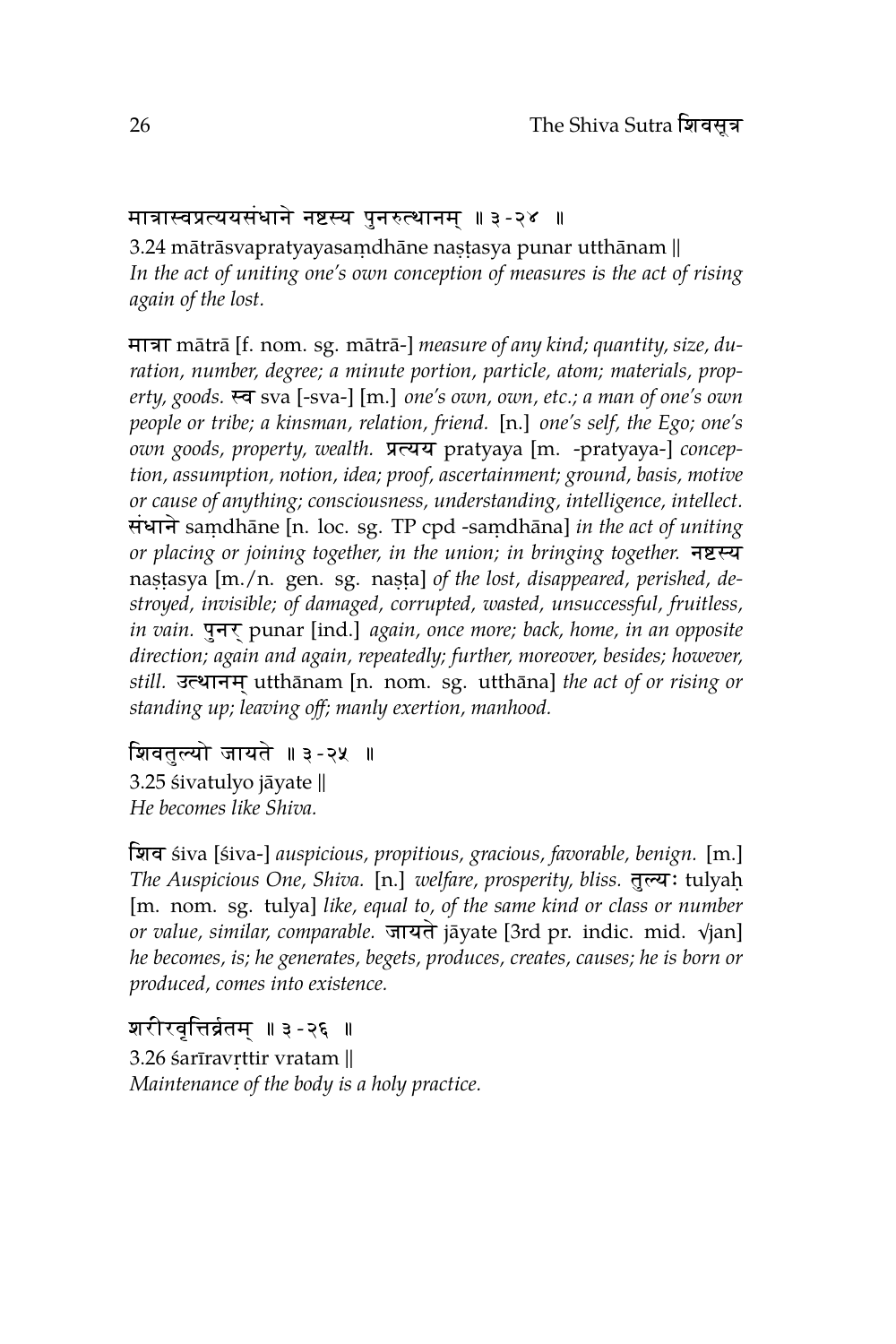frFr śar¯ıra [n. TP cpd śar¯ıra-] *the body, bodily frame, solid parts of the*  $\emph{body}.$  वृत्तिः vṛttiḥ [f. nom . sg. vṛtti] *maintenance, subsistance; activity, working; addiction or devotion to, practice; mode of life or conduct, behavior; being, existing, occurring or appearing in.*  $\overline{a}$ <del>dH</del> vratam [n. nom. sg. vrata] *holy practice, religious vow or practice, meritorious act of devotion or austerity, solemn vow, a rule; any vow of firm purpose; sphere of action, function, mode or manner of life.*

कथा जपः ॥३ - २७ ॥  $3.27$  kathā japaḥ  $\parallel$ *Conversation is mantra recitation.*

कथा kathā [f. nom. sg. kathā] *conversation, speech, talking together; story, tale, fable.* जपः japaḥ [m. nom. sg. japa] *(mantra recitation), muttering prayers, repeating in a murmuring tone passages from scripture or charms or names of a deity.*

दानमात्मज्ञानम् ॥ ३ - २८ ॥ 3.28 dānam ātmajñānam || *The act of giving is self-knowledge.*

दानम् dānam [n. nom. sg. dāna] the act of giving; donation, gift. आत्म ātma [m. TP cpd ātman-] the self, individual soul, essence, nature, char*acter; the soul, principle of life and sensation.* ज्ञानम jñānam [n. nom. sg. -jñāna] knowledge, knowing, becoming acquainted with.

योऽविपस्थो जाहेतस्र ॥३ - २९ ॥ 3.29 yo 'vipastho jñāhetuś ca || *He who is engaged in guarding sheep and the cause of knowing.*

य: yaḥ [m. nom. sg. yad] *who, which, what, whichever, whatever, that.* अवि avi *favorable, kindly disposed.* m./f. *a sheep.* प pa *guarding, pro*tecting, ruling. स्थ: sthah [m. nom. sg. stha] *(only ifc.) engaged in*, *standing, staying, abiding, being situated in, existing or being in or on or among; occupied with, devoted to performing, practicing.*  $\overline{s}$ T jñā [f. jña] knowing, familiar with; intelligent, having a soul, wise. हेतुः hetuh [m.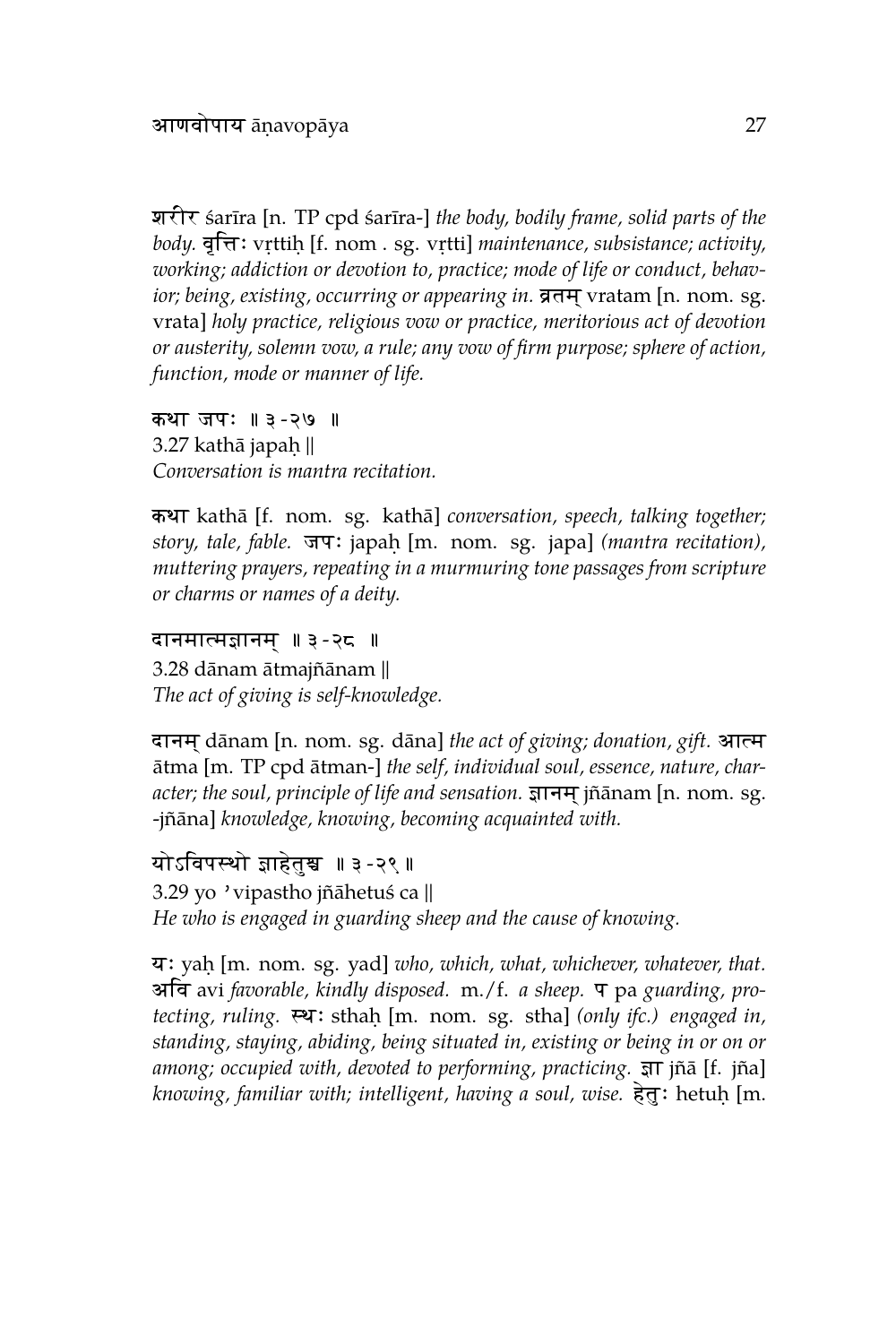nom. sg. hetu] *cause of, cause, motive*. च ca [ind.] *and, both, also, moreover, as well as.*

#### स्वशक्तिप्रचयो विश्वम् ॥३ - ३० ॥

3.30 svaśaktipracayo viśvam || *The multitude of his own power is all-pervading.*

स्व sva [sva-] [m. TP cpd] *his own, own* शक्ति śakti [f. TP cpd -śakti-] *power, strength, might, energy, ability, capability, effort; faculty, skill, ca*pacity for. प्रचयः pracayaḥ [m. nom. sg. pracaya] *multitude; accumulation, heap, mass, quantity.* विश्वम् viśvam [n. nom. sg. viśva] all*pervading or all-containing; all, every, every one; whole, entire, universal.* [n.] *the whole world, universe.*

स्थितिलयौ ॥३ -३१ ॥ 3.31 sthitilayau || *Maintenance of life and dissolution.*

E-TEt sthiti [f. sthiti-] *maintenance of life, continued existence; standing, remaining, stay, residence; high position, rank; settled rule, axiom.* लयौ layau [m. nom. du. laya] *dissolution, melting; extinction, destruction, death.*

#### तत्प्रवृत्तावप्यनिरासः संवेत्तृभावात् ॥३ -३२ ।

 $3.32$  tatpravrttāv apy anirāsah samvettrbhāvāt  $\parallel$ *Also without exclusion, this world and acting are both from the character of one who has consciousness.*

तत् tat [n. nom. sg. tad-] *this world; it, that, this. प्रवृत्तौ pravr*.ttau [m. nom. du. -pravṛtta] *acting, proceeding. अपि api also, and, moreover, besides, surely; sometimes a mere expletive, often used to express emphasis, in the sense of even, also, very. अ*निरासः anirāsaḥ [m. nom. sg. a-nirāsa] *without exclusion, casting or throwing out, expulsion, removal, rejection,* contradiction, refutation. संवेत्त् samvettr*one who has consciousness, intellect, knowledge, understanding.* भावात् bhāvāt [m. abl. sg. bhāva] *from the character, nature, manner of being, temperament; from becoming, being, existing, occurring, appearance; from the state, condition, rank.*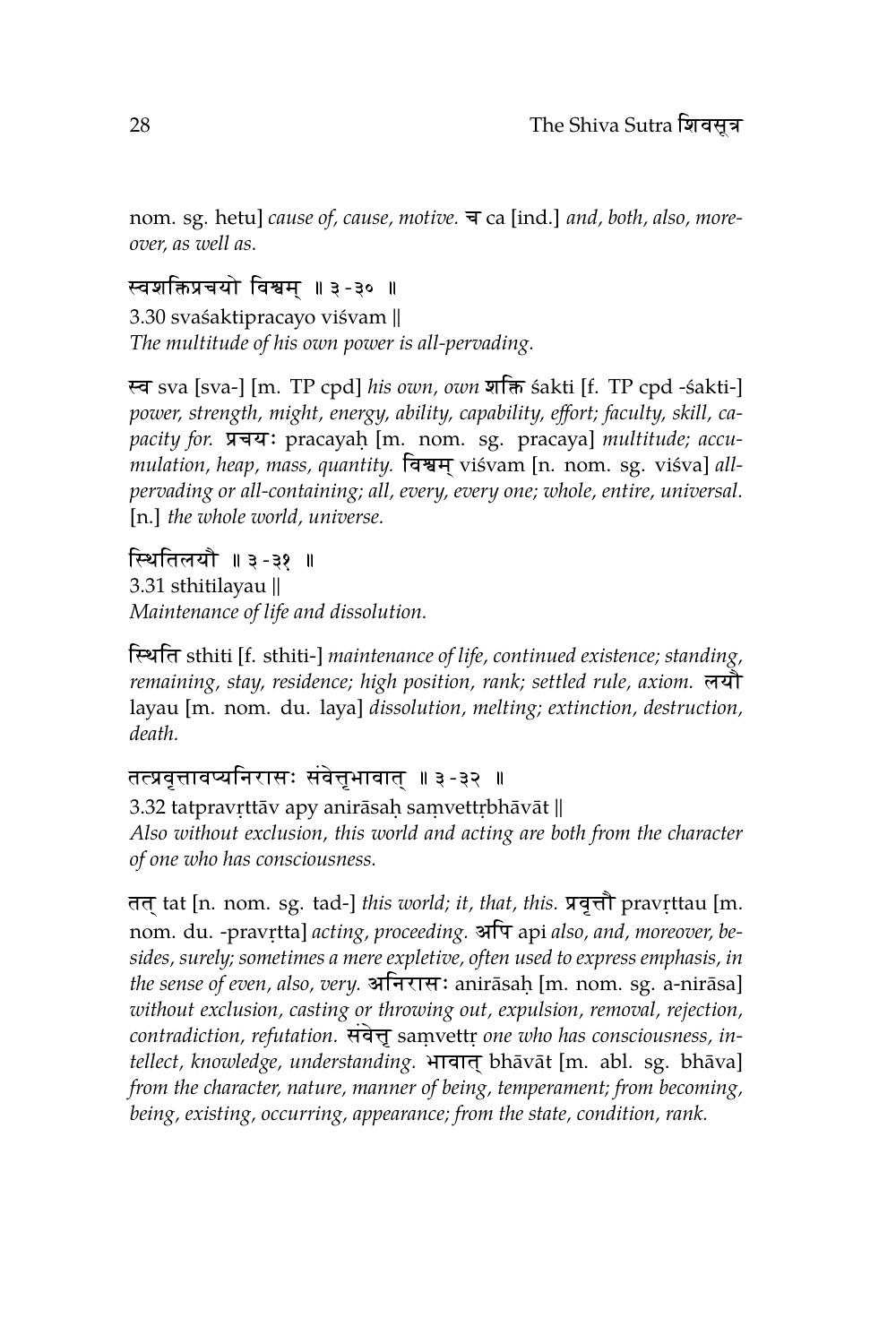### सुखासुखयोर्बहिर्मननम् ॥३ -३३ ॥

3.33 sukhāsukhayor bahir mananam || *Pleasure and pain is outwards thinking.*

सुखासुखयोः sukhāsukhayoḥ [n. nom. du. sukha-asukha] *pleasure and pain, joy and sorrow. बहि*: bahiḥ [ind. bahis] *outwards, out, forth, outside.* mnnm^ mananam [n. nom. sg. manana] *thinking, meditation, reflection, thought, intelligence, understanding.*

#### तद्विमुक्तस्तु केवली $\parallel$  ॥ ३ - ३४  $\parallel$ ॥

3.34 tadvimuktas tu kevalī || *But freed from this world is one devoted to the doctrine of the absolute unity of spirit.*

तत् tat [n. nom. sg. tad-] *this world; this, it, that.* विमुक्त: vimuktaḥ [m. nom. sg. -vimukta] *freed or delivered or escaped from, set free, liberated (esp.) from mundane existence.* तु tu [ind.] *but, now, then.* केवली kevalī [m. nom. sg. kevalin] *"devoted to the doctrine of the absolute unity of spirit", a meditative ascetic; alone, one, only.*

#### मोहप्रतिसंहतस्तु कर्मात्मा $\parallel$  । ३ - ३५ $\parallel$

3.35 mohapratisamhatas tu karmātmā  $\parallel$ *But one whose character is action is towards forming one mass of delusion.*

moh moha [m. moha-] *delusion, loss of consciousness, bewilderment, perplexity, distraction, infatuation, error; darkness or delusion of mind.* प्रति prati [ind.] *(as a prefix to verbs it expresses) towards, near to.* संहत: saṃhataḥ [m. nom. sg. saṃhata] *forming one mass or body, stuck together, closely joined or united with, keeping together, contiguous, co*herent, combined, compacted; becoming solid, compact, firm, hard.  $\overline{g}$  tu [ind.] *but, now, then.* कर्मात्मा karmātmā [m. nom. sg. karmātman] *one whose character is action, endowed with principles of action, active, acting.*

भेदतिरस्कारे सर्गान्तरकर्मत्वम् ॥३*-*३६ ॥  $3.36$  bhedatiraskāre sargāntarakarmatvam  $\parallel$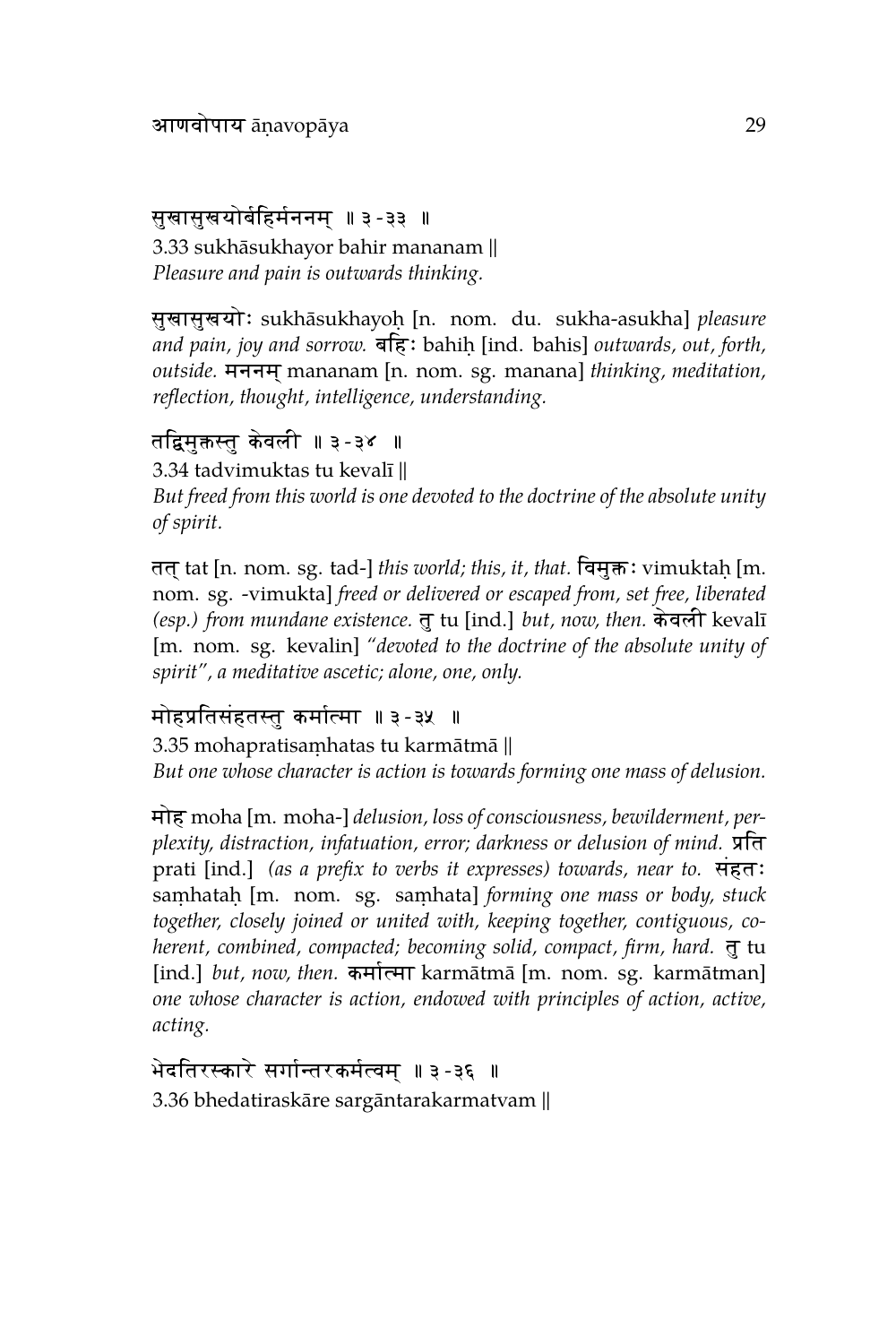*In the disappearance of the act of distinction is the state of action of another creation of the world.*

Bd bheda [m. TP cpd bheda-] *distinction, difference, kind, sort, species, variety; breaking, splitting, cleaving, tearing, piercing.* तिरस tiras [ind.] *without, across, beyond; through; apart from, against; apart or secretly from; apart, secretly.*  $\overrightarrow{anx}$  kāre [m. loc. sg. -kāra] *(ifc.) in an act, action; in making, doing, working, a maker, doer (ifc.).* तिरस्कारे tiraskare [m. loc. sg. TP cpd -tiraskāra] *in without the act -> in the disappearance of the act.* सर्ग sarga [m. sarga-] *creation of the world, emission or creation of matter, primary creation.* अन्तर antara [n. -antara] *(ifc.) another, different, other, being in the interior, interior.* कर्मत्वम karmatvam [n. nom. sg. karmatva] *the state or effect of action.*

#### करणशक्तिः स्वतोऽनुभवात ॥३ -३७ ॥

3.37 karaṇaśaktiḥ svato<mark>'nubhavāt</mark> || *The power of producing is from one's own experience.*

करण karana [n.] *the act of producing, making, doing, effecting; an act, deed.* fEÄ, śaktih. [f. nom. sg. TP cpd -śakti] *power, strength, might, energy, ability, capability, effort; faculty, skill, capacity for.* स्वतः svatah [ind. sva-tas] *of one's own self, of one's own accord*. अनुभवात anubhavat [m. abl. sg. anu-bhava] *from or through experience, knowledge derived from personal observation or experiment.*

त्रिपदाद्यनुप्राणनम ॥३ -३८ ॥

 $3.38$  tripadādyanuprānanam  $\parallel$ *Beginnings of the three parts is after the act of animating.*

त्रिपद tripada *having three parts (waking, dream and deep sleep), portions,* divisions; three-footed. आदि adi [m.] beginnings, (ifc.) beginning with, *et caetera.* अनु anu [ind.] *(as a prefix to verbs and nouns, expresses) after, along, near to, under, with.* **प्राणनम** prānanam [n. nom. sg. prānana] *the act of animating or vivifying; breathing, respiration.*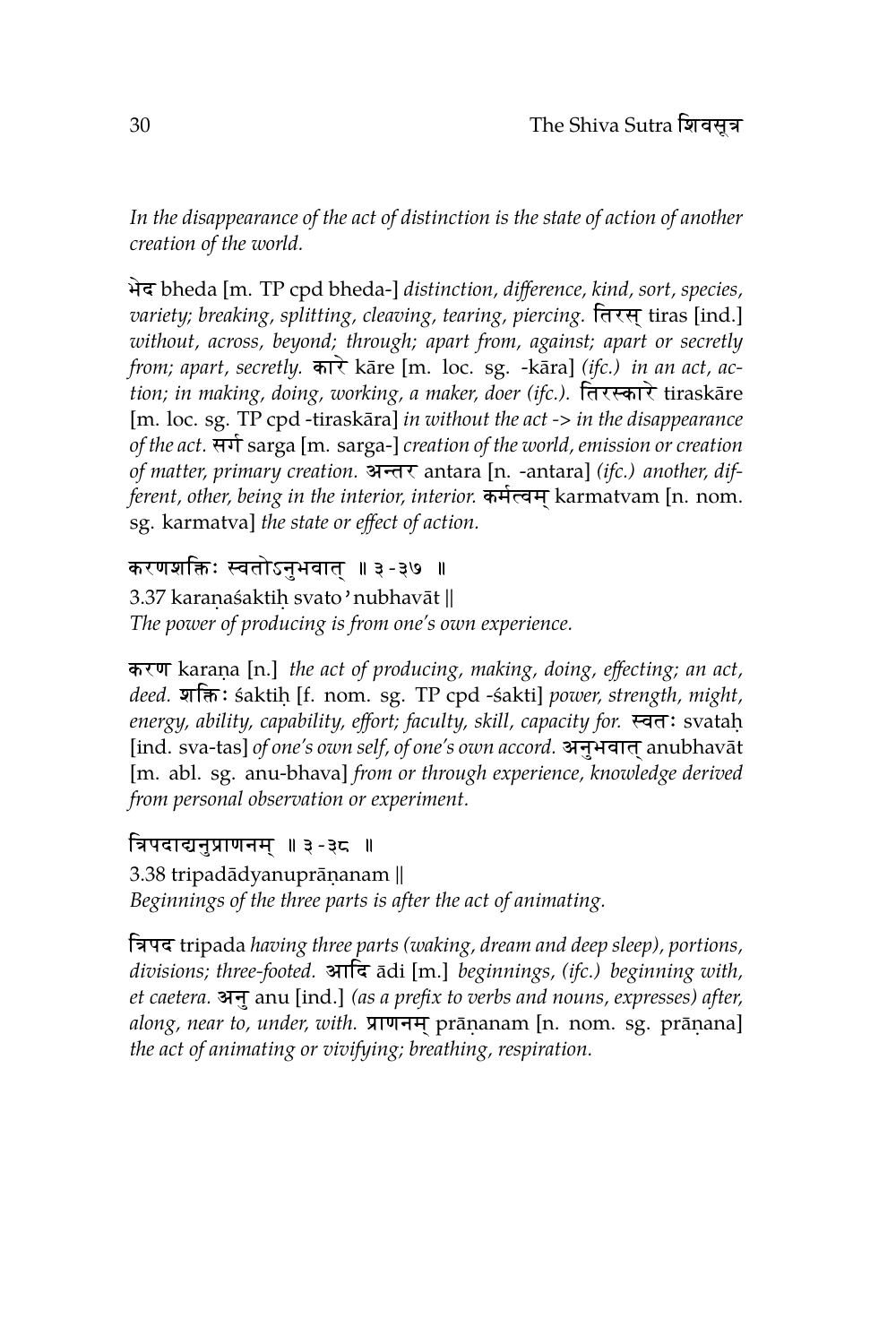#### चित्तस्थितिवच्छरीरकरणबाह्येषु ॥३-३९ ॥

3.39 cittasthitivac charīrakaranabāhyesu || *In the outer of the organs of sense of the body is like being in a state of mind.*

Ec citta [n. TP cpd citta-] *the mind, heart; thinking, reflecting, imagining, thought.* स्थिति sthiti [f. -sthiti-] *being or staying or remaining in any state or condition, standing, remaining, stay.* वत् vat *an affix added to words to imply likeness or resemblance; like, as.* शरीर sarīra [n. śarīra-] *the body, bodily frame, solid parts of the body.*  $\overline{r}$  karana [n. -karana-] *an organ of sense, an instrument, a means of action; the act of making, doing, producing, effecting; an act, deed.* बाह्येषु bahyesu [m./n. loc. pl. -bāhya] in the outer, exterior; in not belonging to the family or country, *strange, foreign, outcaste; diverging from, conflicting with, opposed to.*

अभिलापाद्बहिर्गतिः संवाह्यस्य ॥३-४० ॥  $3.40$  abhilāpād bahirgatiḥ saṃvāhyasya  $\parallel$ *From expression is the extroversion of the "to be carried."*

अभिलापात abhilāpāt [m. abl. sg. abhi-lāpa] *from expression, word.*<sup>1</sup> बहिर्गति: bahirgatiḥ [f. nom. sg. bahir-gati] *outwards going, extroversion.* बहिर bahir [ind. in cpd for bahis] *out, forth, outwards, outside.* गतिः gatih [f. nom. sg. gati] *going, moving, motion in general; path, way; state, condition; mode of existence*. संवाह्यस्य samvāhyasya [m. gen. sg. samvāhya] of the to be carried or borne.

#### तदारूढप्रमितेस्तत्क्षयाज्जीवसंक्षयः ॥३ - ४१ ॥

 $3.41$  tadārūḍhapramites tatkṣayāj jīvasaṃkṣayaḥ  $\parallel$ *From the destruction of this world, of the manifestation brought to this world, is the complete destruction of life.*

तत tat [n. nom. sg. tad-] *this world; it, that, this.* आरूढ ārūdha *brought to (often used in compounds), reached; having reached or attained, come into (a state); raised up, elevated on high. प्र*मितेः pramiteḥ [f. abl./gen. sg. pra-miti] *of the manifestation from/of correct notion, right conception,*

 $1$  Other versions of the śivasūtra write abhilāsāt [m. abl. sg. abhi-lāsa] *from desire*.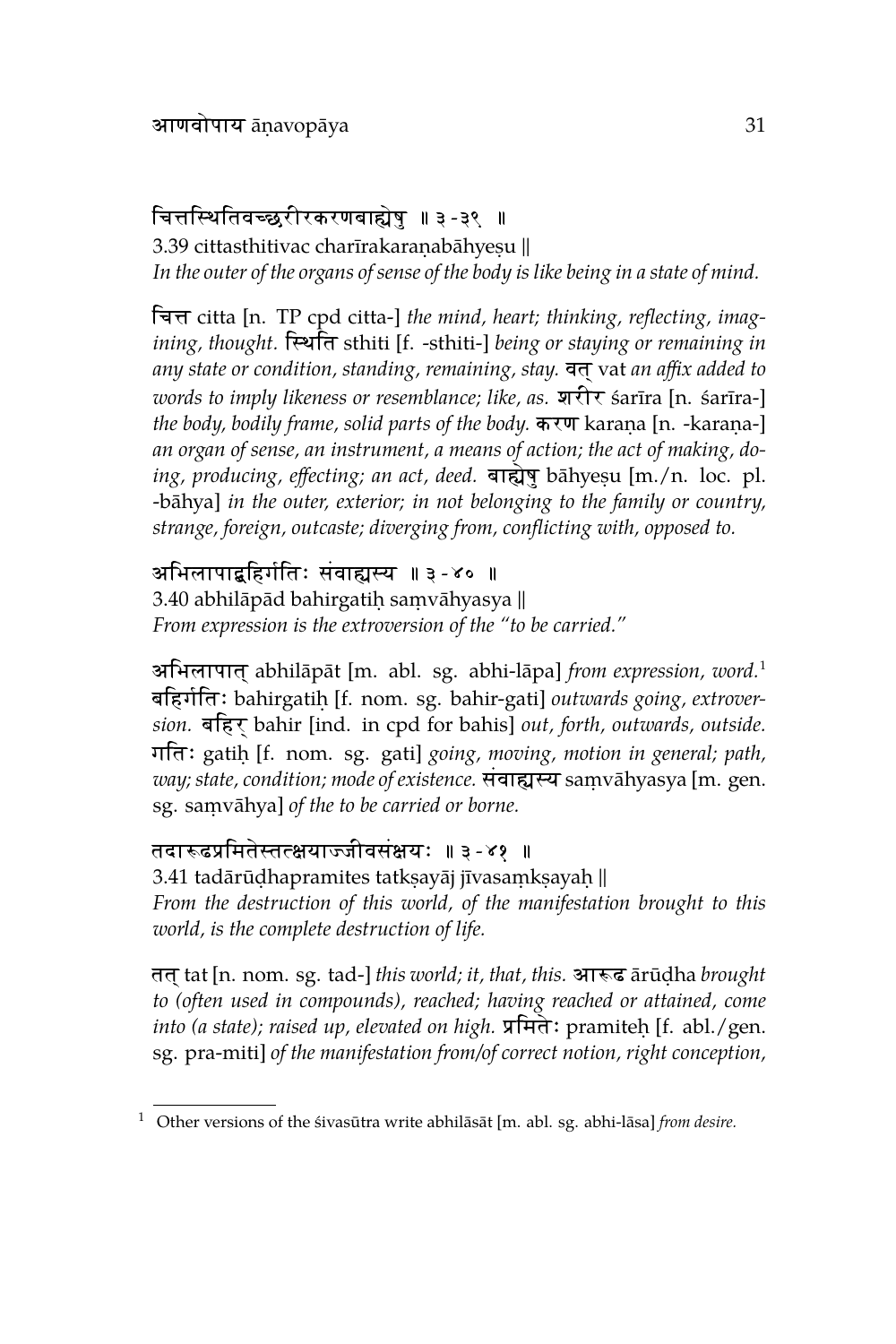*knowledge gained or established by proof.* तत tat [n. nom. sg. tad-] *it, that, this; this world. क्षयात ksayat [m. abl. sg. ksaya] from the destruction, loss, waste, diminution, decay.* जीव jīva [m.] *life, existence; living, existing, alive; any living being; the principle of life, vital breath, the living or personal soul. संक्षय*: samkṣayaḥ [m. nom. sg. sam-kṣaya] *complete destruction or consumption, wasting, decay, disappearance; the dissolution of all things, destruction of the world.*

#### भुतकञ्चकी तदा विमुक्तो भयः पतिसमः परः ॥३ -४२ ॥

 $3.42$  bhūtakañ $\cosh$  tadā vimukto bhūyah patisamah parah  $\parallel$ *The snake of the world, which has recently casts its skin, is then again like the supreme Lord.*

भूत bhūta [n.] *that which is or exists, any living being, the world; a spirit, a demon; an element; the past; reality, fact, an actual occurrence.* कच्चकी kañcukī [m. nom. sg. -kañcukin] *having a garment, covered with, wrapped up in; mailed; furnished with armor or mail.* [m.] *a snake, an attendant on the woman's apartments, a chamberlain.* तदा tada [ind.] *then, at that time, in that case.* विमुक्तः vimuktaḥ [m. nom. sg. -vimukta] (a *snake) which has recently casts its skin; freed or delivered or escaped from, set free, liberated (esp.) from mundane existence. भूय*: bhūyaḥ [ind. in cpd for bhūyas-] *again, once more; more, more numerous or abundant*, *greater, larger, mightier; most, very much, exceedingly; still more, moreover, besides, further on.* **TH** pati [m.] *a lord, master, owner, possessor,* ruler, sovereign. समः samaḥ [m. nom. sg. sama] like, same, equal, sim*ilar.* पर: paraḥ [m. nom. sg. para] *supreme, highest, chief; beyond.* (Note: Choosing for bhūtakañcukī having a garment of elements instead of *the snake of the world* 3.42 might be translated as *Freed again from having a garment of elements is then like the supreme Lord.*)

#### नैसर्गिकः प्राणसम्बन्धः ॥३ - ४३ ॥

 $3.43$  naisargikaḥ prāṇa $\operatorname{s}$ ambandhaḥ  $\parallel$ *The connection with the breath of life is inherent.*

नैसर्गिकः naisargikaḥ [m. nom. sg. naiḥsargika] *inherent, natural,* inborn, *innate, original*. **ATT** prāna [m.] *the breath of life, breath, respiration, spirit, vitality; vigor, energy, power; a vital organ, vital air. सम्बन्ध:*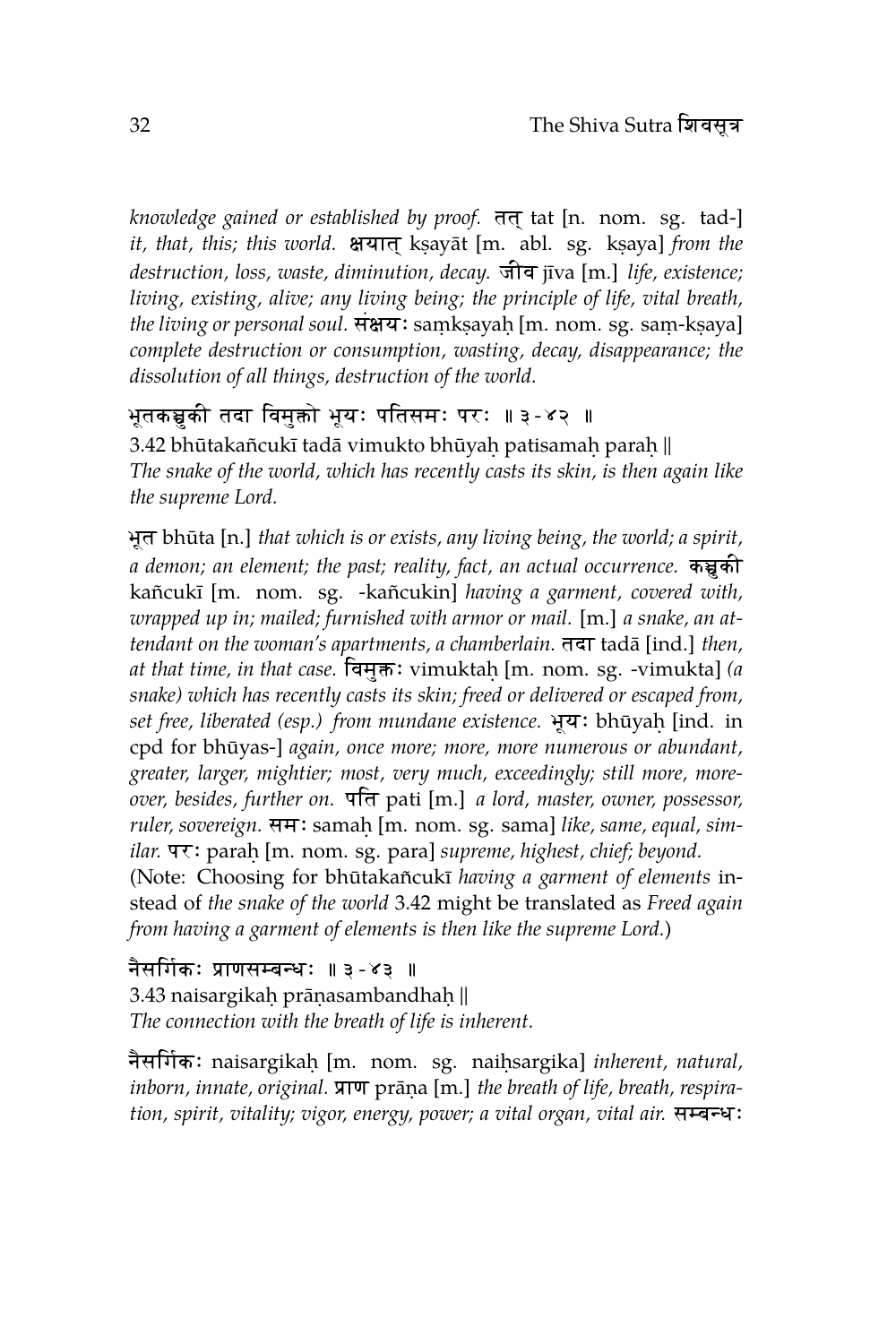sambandhah. [m. nom. sg. sambandha] *connection with or related to; binding or joining together, close connection or union or association, conjunction; relationship, friendship.*

#### नासिकान्तर्मध्यसंयमात्किमत्र सव्यापसव्यसौषुम्नेषु ॥३-४४ ॥

3.44 nāsikāntarmadhyasamyamāt kim atra savyāpasavyasausumnesu ||

*From the control of the senses of the internal middle of the nose, what is in this respect in the susumna channels on the left and right?*

नासिका nāsikā [f.] *the nose; a nostril. अन्तर antar* [ind. antar-] *(ibc.) internal, interior, intermediate; within, between, amongst, in the middle or interior.* m@y madhya [n. -madhya] *in the middle, midst, center, inside, interior; in the middle of the sky, in the space between.* संयमात samyamāt [m. abl. sg. samyama] *from control (esp.)* control of the senses, holding *together, restraint, self-control.* Ekm^ kim [ind.] *what?, how?, whence?, wherefore?, why?* अत्र atra [ind.] *in this respect, in this matter.* सब्य savya [n.] *(ibc.)* on the left; left, left hand. अपसंब्य apasavya [apa-savya] *right, not on the left side; (with auguries) from the right to the left, moving to the left.* सौषुम्ने सु sausumnesu [n. loc. pl. from su-sumna] in the susumna *channels (veins in the body for prana called ida, susumna, pingala); in very favorable, benevolent, gracious or kind.*

#### भूयः स्यात्प्रतिमीलनम**ा। ३ - ४५ ॥**

 $3.45$  bhūyaḥ syāt pratimīlanam  $\parallel$ *Again one should be towards closing the eyes.*

भू<mark>यः</mark> bhūyaḥ [ind. in cpd for bhūyas-] *again, once more; moreover, still more, besides, further on; most, very much, exceedingly.* स्यात syat [3rd sg. *ntore, bestacer, jar mer on, most, ver y maen, exectants, of* a tree by at ford by.<br>pr. opt. act. √as] one should be, may one be. प्रति prati [ind.] *(as a prefix to nouns it expresses) towards, near to; likeness or comparison.* मीलनम mīlanam [n. nom. sg. mīlana] *the act of closing the eyes; closing (said of eyes and flowers).*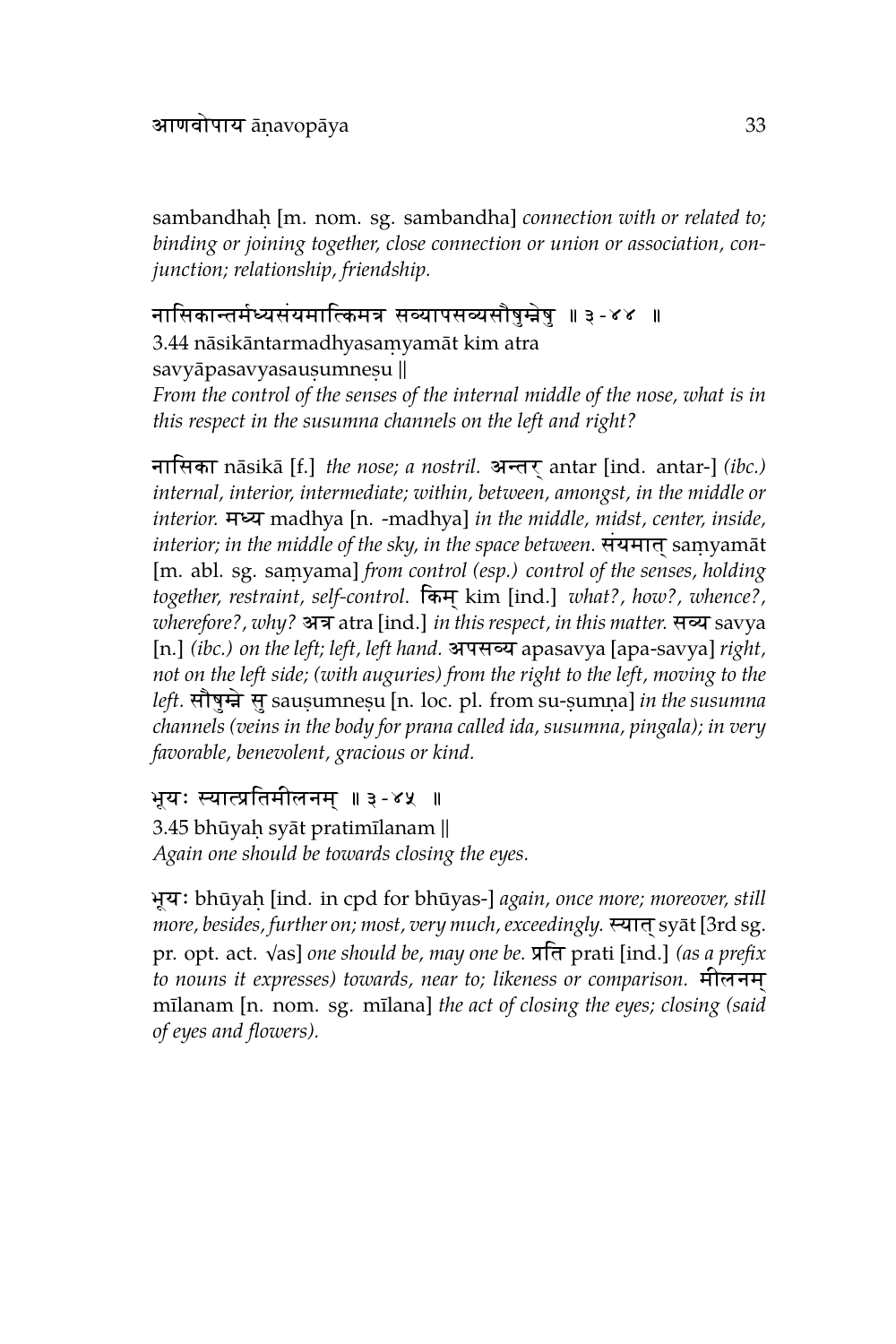# śivasūtra

# The Shiva Sutra

in English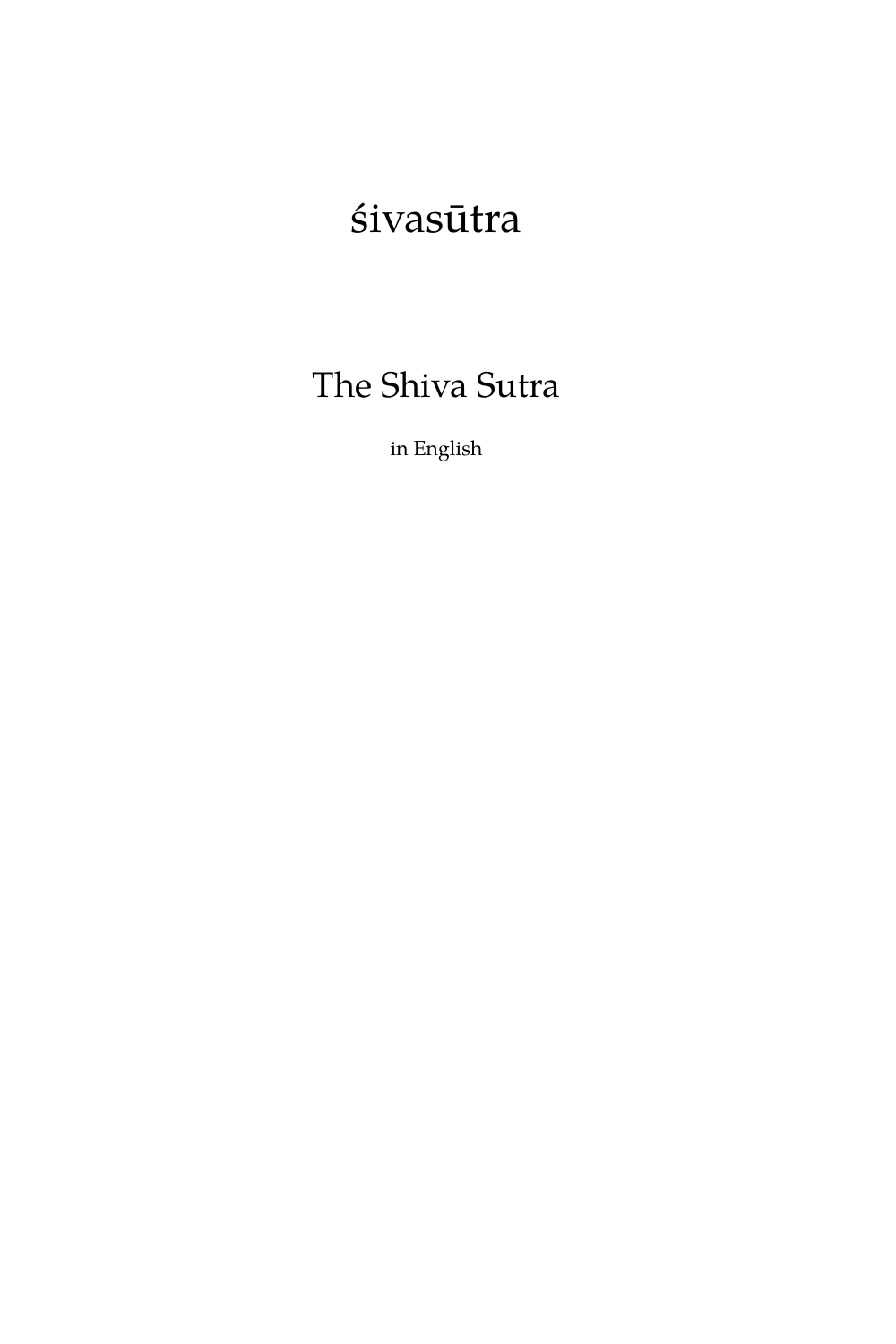### The Shiva Sutra

Note that in a translation of Sanskrit into English, particles (*the* or *a*) and implied forms of the verb "to be" (*is* or *are*) are added due to Western grammatical requirements. Also, Sanskrit has no distinction between lower and upper case (*self* or *Self*). You might want to take this into account and consider an even more literal translation of the Sutra for your meditation, for example, by dropping the verb in the first two aphorisms:

1.1 *Consciousness – Self*, 1.2 *knowledge – bondage*, and so on.

### 1 The way of Shiva

- 1.1 Consciousness is Self.
- 1.2 Knowledge is bondage.
- 1.3 The multitude of similar origins is the body of parts of the whole.
- 1.4 The basis of knowledge is an alphabet.
- 1.5 Zeal is Bhairava.
- 1.6 In union of multitude of powers is destruction of the universe.
- 1.7 In the distinction of deep sleep, dreaming and waking is the source of fullness of the Fourth.
- 1.8 Knowledge is waking.
- 1.9 Dreaming imaginations.
- 1.10 Non-distinction is deep sleep, which is Maya.
- 1.11 The Eater of the triad is Shiva. *or:* The enjoyer of the triad is Shiva.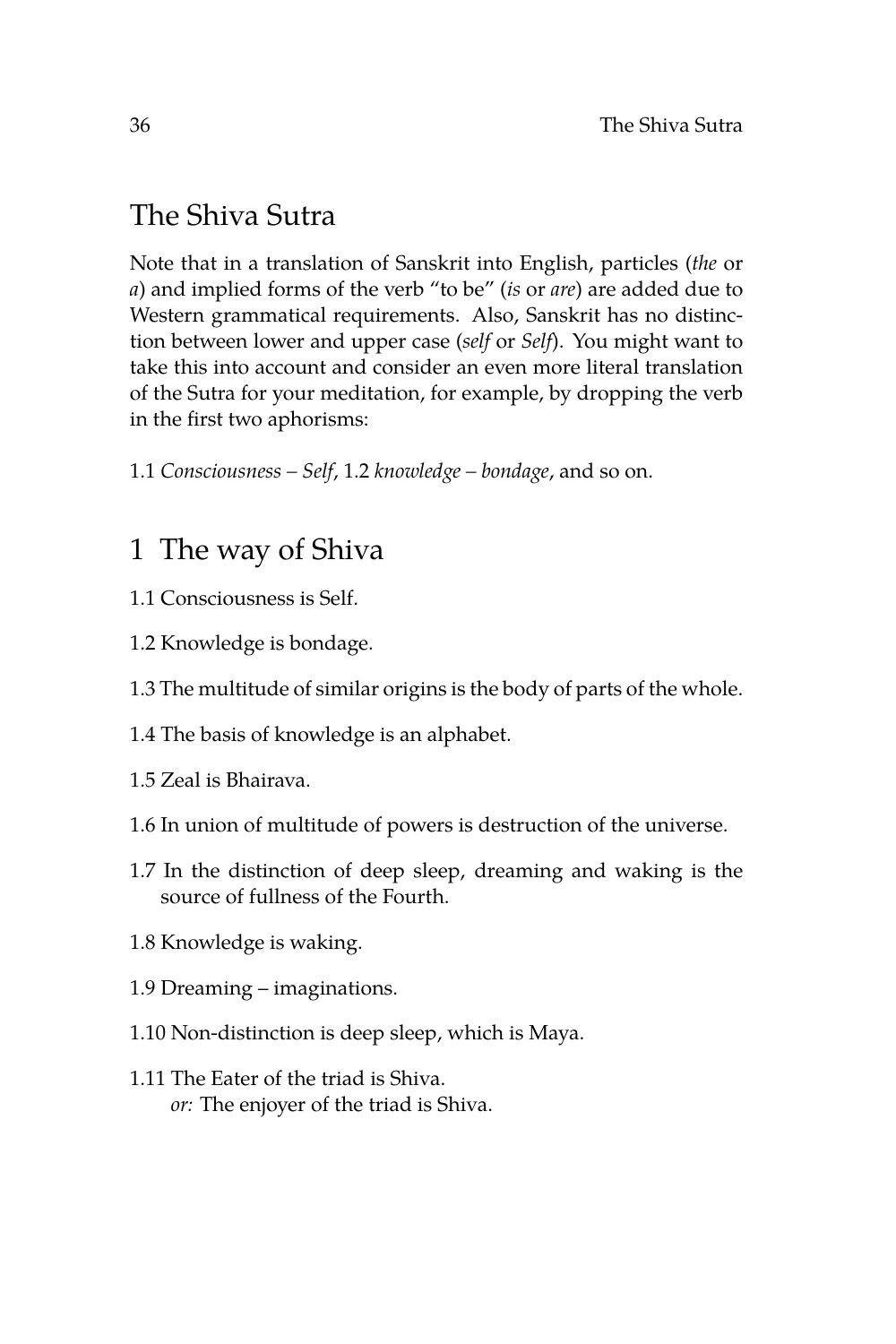- 1.12 The stages of yoga are a wonder.
- 1.13 Desire, power is Uma, the Virgin.
- 1.14 Any visible object is a body.
- 1.15 From the union of the mind in the heart is the appearance of dreams of any visible object.
- 1.16 Or from the union with the Pure Principle without the power of animals.
- 1.17 Reflection is knowledge of the self.
- 1.18 Pure happiness of the world is joy of contemplation.
- 1.19 In the union of power is the origin of bodies.
- 1.20 Union of elements, separateness of elements, and all-pervading union.
- 1.21 Fulfilment of being the lord of the world is from rising of pure knowledge.
- 1.22 From investigation of the great deep water is the experience of the energy of mantras.

### 2 The way of the competent one

- 2.1 Mind is a mantra.
- 2.2 Persevering effort is fulfilling.
- 2.3 The being of the body of knowledge is the secret of a mantra.
- 2.4 Development of the mind in the womb is a dream of indistinct knowledge.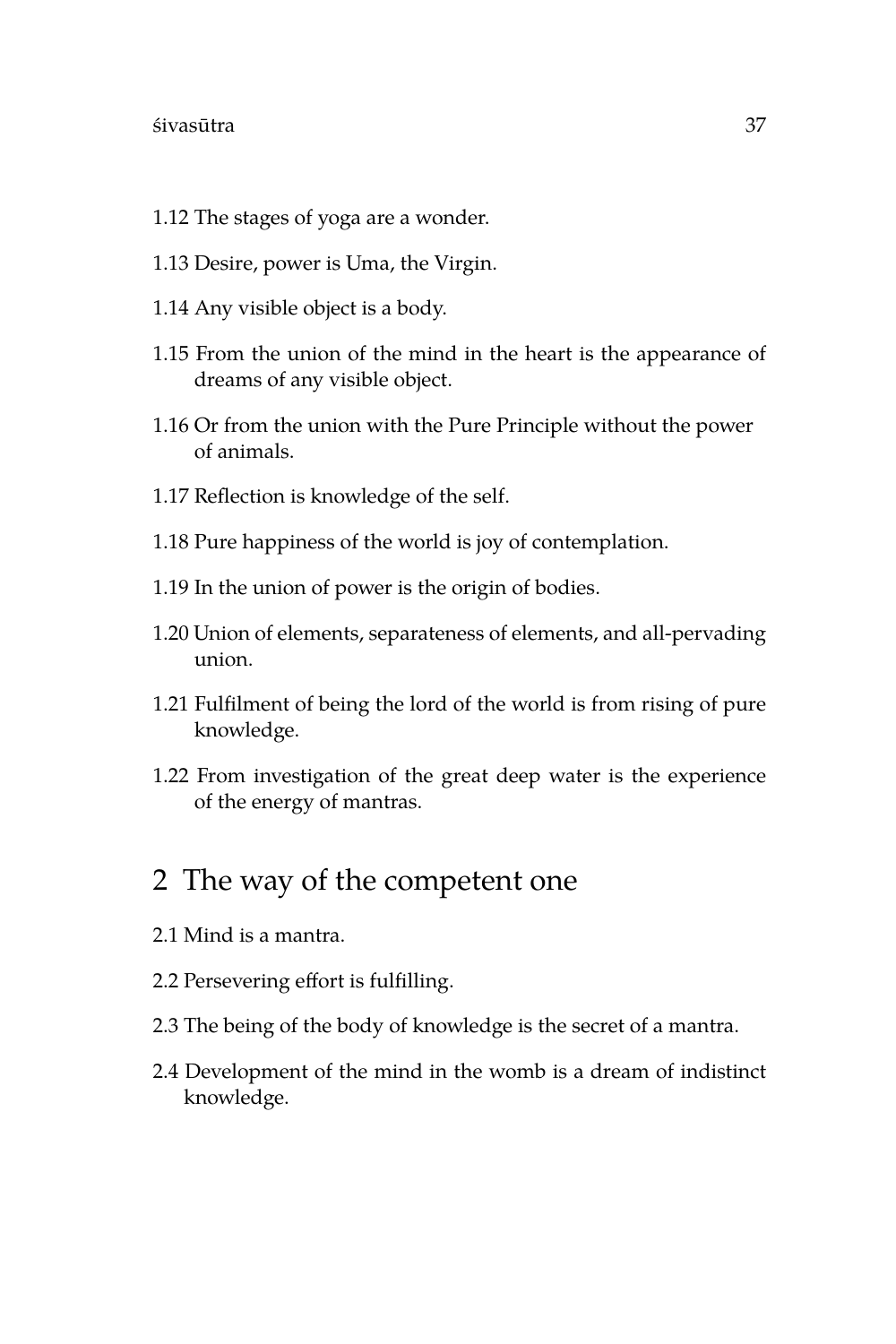- 2.5 Flying the state of Shiva is in the rising of knowledge arising from one's own nature.
- 2.6 The guru is the means.
- 2.7 Perfect knowledge of the multitude of letters.
- 2.8 The body is an oblation.
- 2.9 Knowledge is food.
- 2.10 In the destruction of knowledge is the appearance of dreaming of a coming forth of That.

### 3 The fine way

- 3.1 The self is mind.
- 3.2 Knowledge is bondage.
- 3.3 Of the beginnings of any single part of the whole is non-distinctionof realities, which is Maya.
- 3.4 The destroyer of parts is in a body.
- 3.5 The accumulation of channels, victory over the elements, detachment of the elements, and separateness of the elements.
- 3.6 Fulfilment is from an act of concealing the delusion of mind.
- 3.7 Through the conquest of the delusion of mind, through infinite enjoyment is the conquest of natural knowledge.
- 3.8 Waking is the doer of forming the second part of anything.
- 3.9 The dancer is Self.
- 3.10 The stage is the inner self.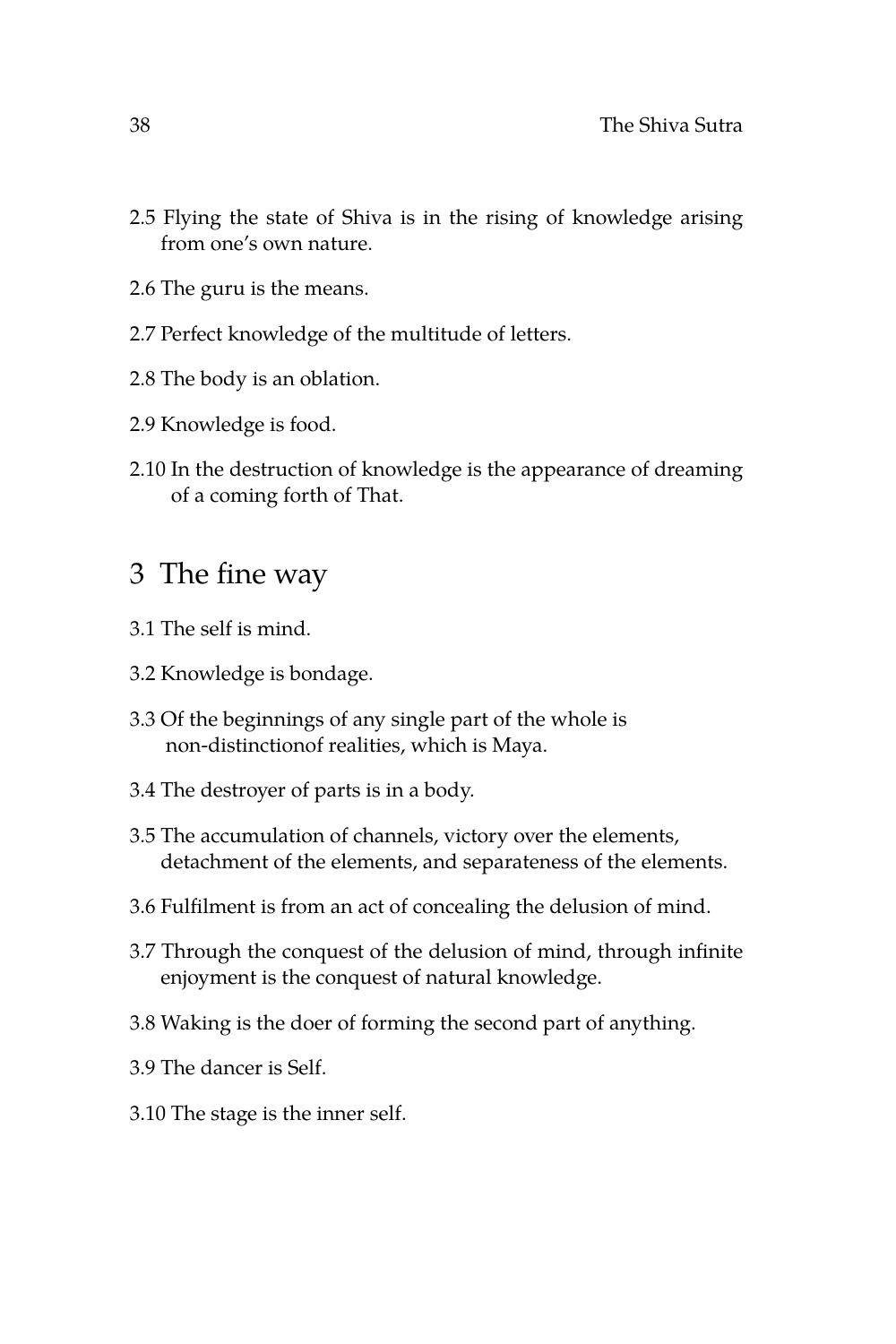#### $\sim$ śivasūtra  $39$

- 3.11 The spectators are the organs of sense.
- 3.12 By means of wisdom is fulfilment of true essence.
- 3.13 One who has attained the highest truth is a free being.
- 3.14 As there so elsewhere.
- 3.15 Attention of origin.
- 3.16 Practising asana he easily immerses in deep water.
- 3.17 One causes the creation of one's own measure.
- 3.18 Not in the destruction of knowledge is the destruction of birth.
- 3.19 The Energy of Shiva et caetera in the beginnings of the class of gutteral letters are the mothers of animals.
- 3.20 The Fourth should be poured like oil in the Three.
- 3.21 One should enter with one's own mind immerged.
- 3.22 Within the practice of prana is a looking on all with indifferent eyes.
- 3.23 Inferior generation in the space between.
- 3.24 In the act of uniting one's own conception of measures is the act of rising again of the lost.
- 3.25 He becomes like Shiva.
- 3.26 Maintenance of the body is a holy practice.
- 3.27 Conversation is mantra recitation.
- 3.28 The act of giving is self-knowledge.
- 3.29 He who is engaged in guarding sheep and the cause of knowing.